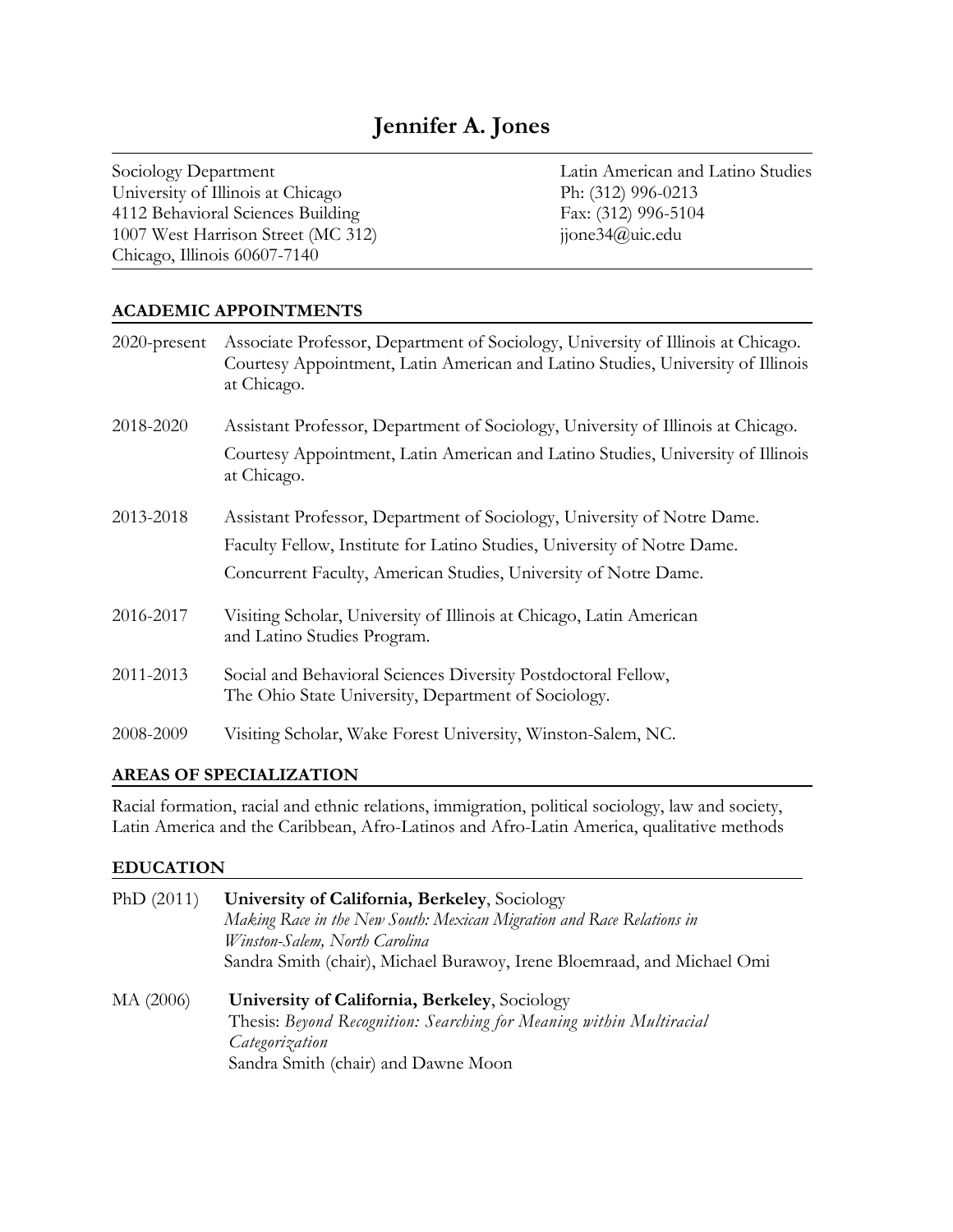BA (2003) **Pomona College**, International Relations; Minors in Black Studies and Spanish. Fall 2001, Visiting Student, Universidad de La Habana, Habana, Cuba

> Thesis: *Black and White: The Differential and Detrimental Impacts of Contemporary U.S. Policy on Afro-Cubans*

*Recipient of the Agnes Moreland Jackson Senior Thesis Award Recipient of the Cordell Hull Prize in International Relations*

#### **BOOKS**

Jones, Jennifer A. 2019. *The Browning of the New South.* Chicago: University of Chicago Press.

*Recipient of the Honorable Mention for the ASA Section on Racial and Ethnic Minorities Oliver Cromwell Cox Best Book Award, 2020.*

Petra Rivera-Rideau, Jennifer A. Jones and Tianna Paschel, eds. 2016. *Afro-Latinos in Movement: Critical Approaches to Blackness and Transnationalism in the Americas.* New York: Palgrave MacMillan Press.

#### **JOURNAL ARTICLES (\*Denotes Equal Co-authorship)**

- \*Jones, Jennifer A. and Hana Brown. 2019. "American Federalism and Racial Formation in Contemporary Immigration Policy: A Processual Analysis of Alabama's HB56." *Ethnic and Racial Studies*. Vol. 42 (4): 531-551.
- Jones, Jennifer A. 2019. From Open Doors to Closed Gates: Intragenerational Reverse Incorporation in New Immigrant Destinations. *International Migration Review*. Vol. 53(4): 1002-1031.

*Recipient of the International Migration Section's 2020 Article Award for Distinguished Contribution to Research, Honorable Mention.*

Brown, Hana, Jennifer A. Jones (Equal first authors), and Andrea Becker. 2018. "The Racialization of Latinos in New Immigrant Destinations: Criminality, Ascription, and Counter-Mobilization." *RSF: The Russell Sage Foundation Journal of the Social Sciences.* Vol. 4(5): 118-140.

*Recipient of the ASA Latina/o Sociology Section's 2019 Article Award for Distinguished Contribution to Research, Honorable Mention*

\*Brown, Hana and Jennifer A. Jones. 2016. "Immigrant Rights are Civil Rights." *Contexts Magazine* Vol. 15(2):34-39, Spring.

Reprinted in *Race, Class, and Gender: Intersections and Inequalities (10th edition).* Edited by Margaret Andersen and Patricia Hill Collins. Independence, KY: Cengage, 2020.

September 14, 2020  $\overline{2}$ \*Brown, Hana, Jennifer A. Jones, and Taylor Dow. 2016. "Unity in the Struggle: Immigration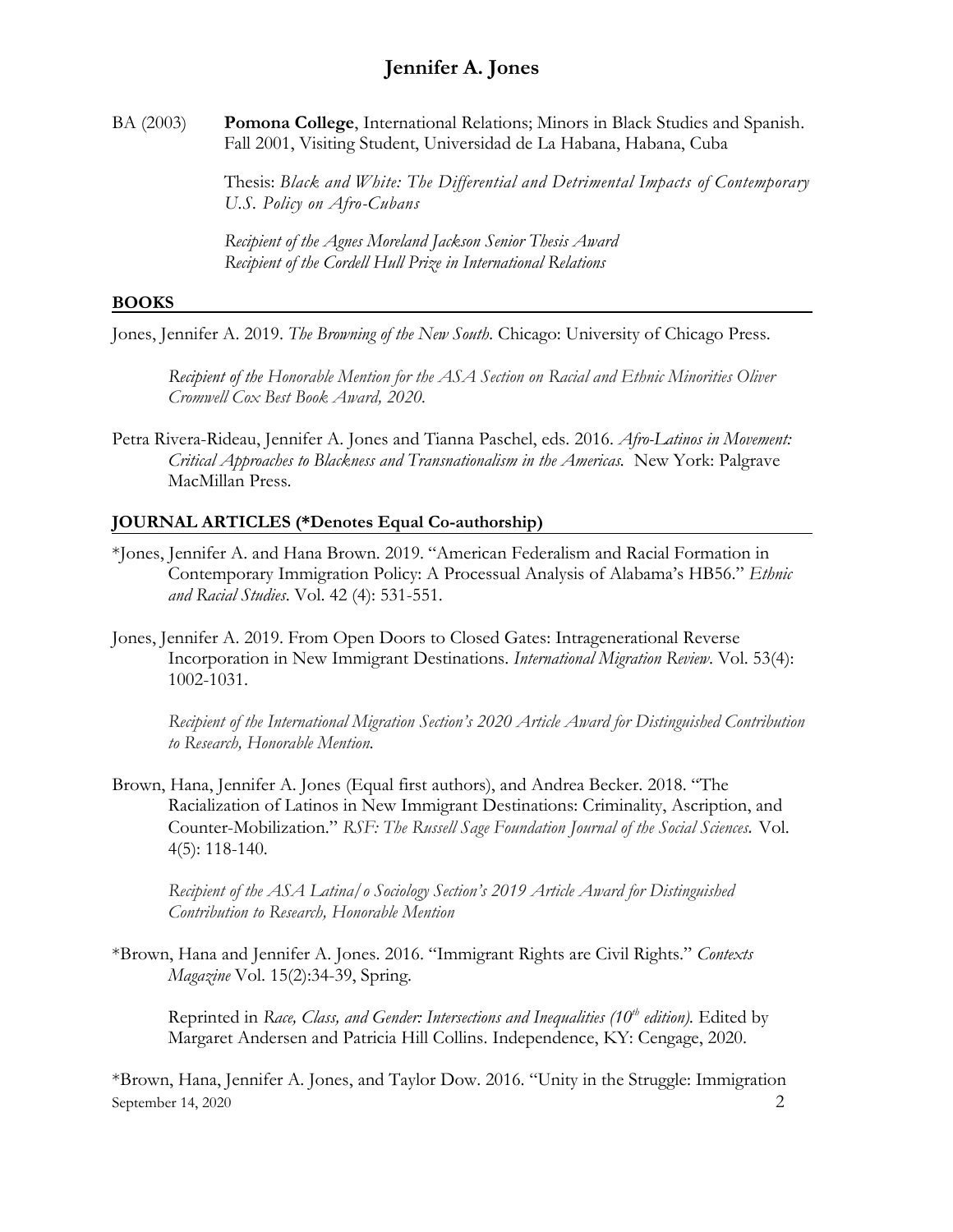and the South's Emerging Civil Rights Consensus." *Law and Contemporary Problems* (79) 5- 27.

- \*Brown, Hana and Jennifer A. Jones. 2015. "Rethinking Panethnicity and the Race-immigration Divide: An Ethnoracialization Model of Group Formation." *Sociology of Race and Ethnicity*  1:1 (181-191)*.*
- Jones, Jennifer A. 2013*.* "Mexicans Will Take the Jobs that Even Blacks Won't Do": An Analysis of Blackness and Invisibility in Contemporary Mexico. *Ethnic and Racial Studies,* 36 (10)*.*
- Jones, Jennifer A. 2012*.* "'Blacks May Be Second Class, but They Can't Make Them Leave': Mexican Racial Formation and Immigrant Status." *Latino Studies*, 10 (1-2): 60-80.

*Recipient of the 2013 Latino Studies Section of LASA Award for Best Article, Honorable Mention.*

- Smith, Sandra S. and Jennifer A. Jones. 2011. "Intraracial Harassment on Campus: Explaining Between- and Within-Group Differences." *Ethnic and Racial Studies,* 34 (9): 1567-1593.
- Jones, Jennifer A. 2011. "Who are We? Producing Group Identity through Everyday Practices of Conflict and Discourse." *Sociological Perspectives*, Vol. 54, Issue 2, pp. 139–162. *Lead Article.*

Reprinted in: *Beyond Black and White: A Reader on Contemporary Race Relations.* Edited by Zulema Valdez. Thousand Oaks, CA: Sage Publications, 2016.

*Co-recipient of the 2012 Distinguished Contribution to Sociological Perspectives Award*.

#### **UNDER REVIEW AND IN PROGRESS**

'They are There With Us': Theorizing Racial Status and Intergroup Relations." (Revise and Resubmit).

"From Jim Crow to Juan Crow: Blackness, Latinidad, and Minority Linked Fate." For *Critical Dialogos in Latino Studies.* (Under Review).

"Becoming Multiracials: Multiracial Identity and Group Formation." (With Mary Kate Blake) (Under Review).

"The Racial Middle? Racial Identity and Status among Multiracials." (With Reanne Frank) (Under Review).

"Racial Formation as Movement Outcome: Cultural Change and Immigrant Rights Struggles in the Deep South." (With Hana Brown) (In Progress).

"Enforcement or Embrace? The Determinants of State-Level Immigration Policy in New Immigrant Destinations." (With Hana Brown) (In Progress).

September 14, 2020  $\overline{3}$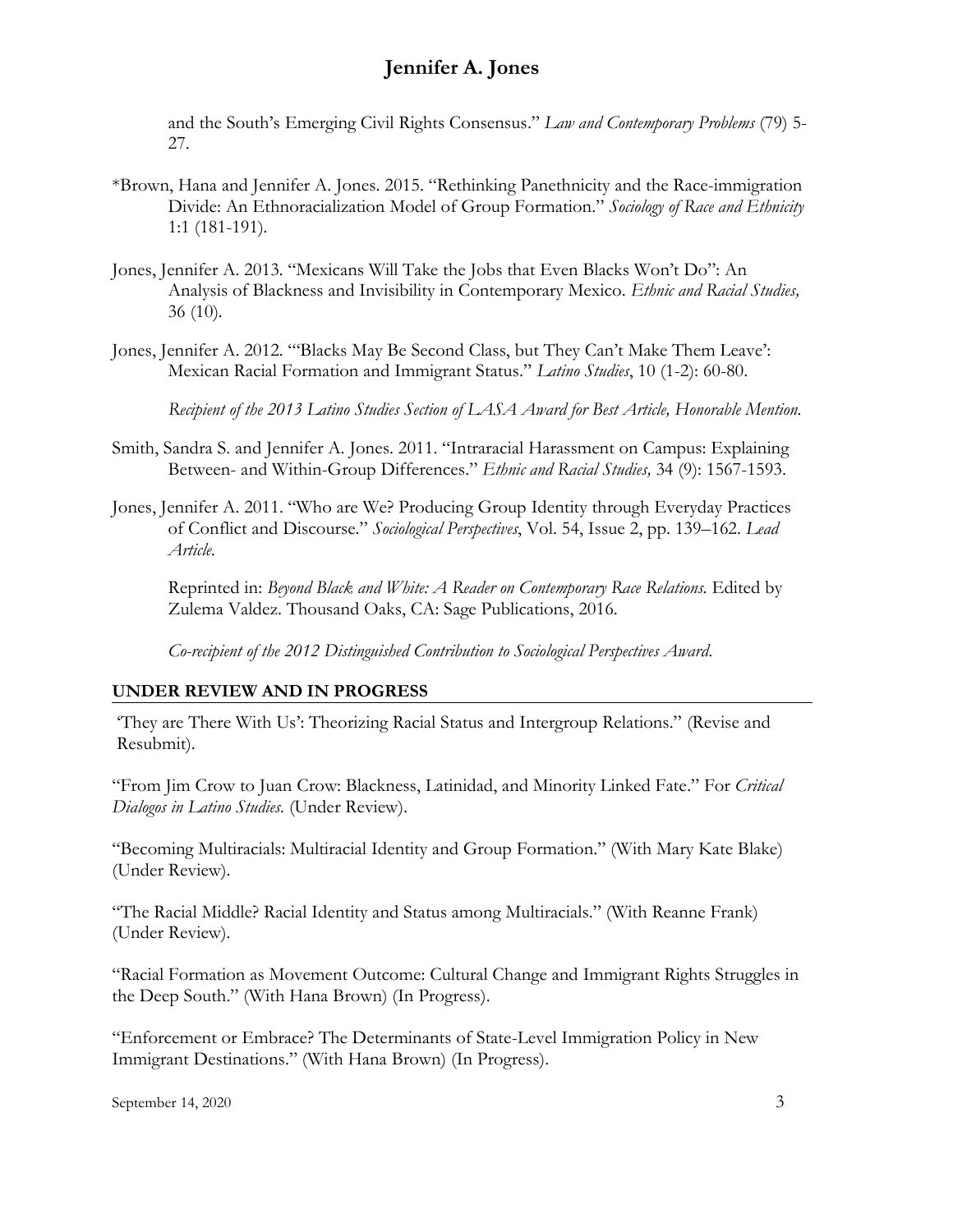"Shared Racial Status and New Civil Rights Agendas: Black's Attitudes Toward Latinxs and Immigration Policy." (With Ray Block) (In Progress).

"Intraracial Conflict and Conceptualizations of Blackness: How Black Students Negotiate What it means to be Black at the University." (With Sandra Smith) (In Progress).

"A New Latino Diaspora? Reflections on Latino Studies as a Product of Globalization." (In Progress).

#### **BOOK CHAPTERS**

- Jones, Jennifer A. 2018. "Afro-Latinos: Speaking through Silences and Rethinking the Geographies of Blackness." Pp. 569-614 in *The Cambridge Companion to Afro-Latin America.*  Edited by Alejandro de la Fuente and George Reid Andrews. Cambridge University Press.
- Rivera-Rideau, Petra, Tianna Paschel and Jennifer Jones. 2016. "Introduction: Theorizing Afro-Latinidades." Pp. 1-29 in *Afro-Latinos in Movement: Critical Approaches to Blackness and Transnationalism in the Americas.* Edited by Petra Rivera-Rideau, Jennifer Jones and Tianna Paschel. Palgrave MacMillan Press.
- Jones, Jennifer A. and Hana Brown. 2014*.* "Contradictions and Complications: Trafficking Protections and Immigration Enforcement in Local Practice." Pp. 81-90 in *Open Society IDEAS: Human Trafficking Reconsidered: Rethinking the Problem, Envisioning New Solutions*, edited by Kimberly Hoang and Rhacel Parrenas. New York, NY: Open Society Institute.
- Jones, Jennifer A. 2014*.* "Making Minorities: Mexican Racialization in the New South." Pp. 133- 154 in *The Nation and Its Peoples: Citizens, Denizens, Migrants.* University of California Center for New Racial Studies. Edited by Shannon Gleeson and John Park. New York: Routledge.
- Jones, Jennifer A. 2013*.* "Redrawing the Lines: Understanding Race and Citizenship through the Lens of Afro-Mexican Migrants." Pp. 239-257 in *Migrant Marginality: A Transnational Perspective,* edited by Jorge Capetillo-Ponce, Glenn Jacobs and Philip Kretsedemas. New York, NY: Routledge.

#### **OTHER PUBLICATIONS**

- Jones, Jennifer A. 2019. Review of *Partners or Rivals? Power and Latino, Black, and White Relations in the Twenty-First Century* by Betina Cutaia Wilkinson. Charlottesville: University of Virginia Press, 2015. *National Political Science Review*. Vol 20(2).
- Jones, Jennifer A. 2019. Review of *Poison in the Ivy: Race Relations and the Reproduction of Inequality on Elite College Campuses* by W. Carson Byrd. New Brunswick, N.J.: Rutgers University Press, 2017. *American Journal of Sociology* vol 24 (6): 1892-1994.

Jones, Jennifer A. 2019. Review of *The Politics of New Immigrant Destinations: Transatlantic*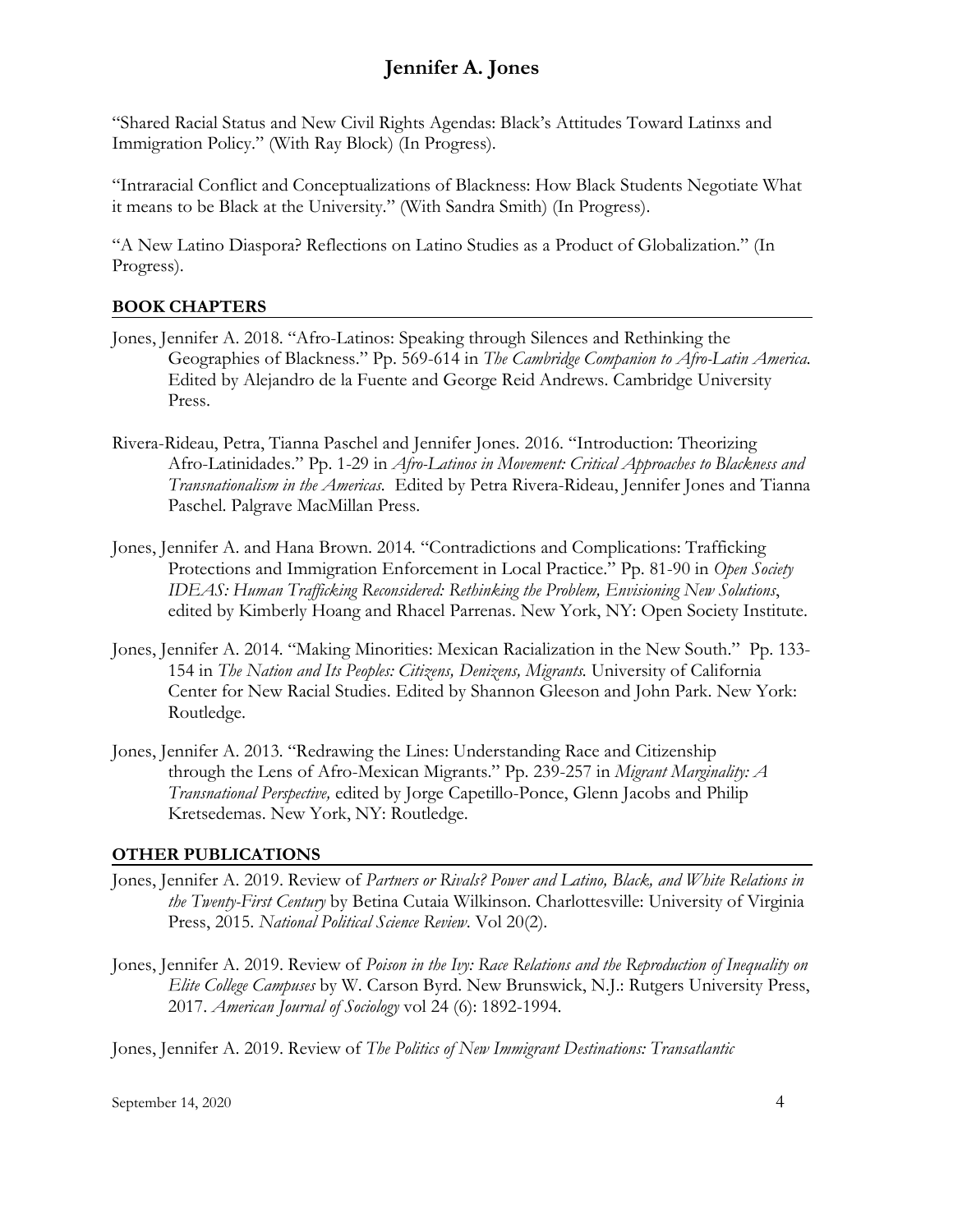*Perspectives*, edited by Stefanie Chambers, Diana Evans, Anthony M. Messina, and Abigail Fisher Williamson. Philadelphia, PA: Temple University Press, 2017. *Contemporary Sociology,* 48(2): 153-155.

- Jones, Jennifer A. 2017. Review of *Skills of the 'Unskilled': Work and Mobility among Mexican Migrants* by Hagan, Jacqueline, Ruben Hernandez-Leon, and Jean-Luc Demonsant. Oakland CA: University of California Press. *International Migration Review,* 51(1): pp. e1-e2.
- Brown, Hana and Jennifer Jones. 2015. "The Hidden Politics of Immigration" *Scalawag Magazine.* Volume 1, Issue 3. http://www.scalawagmagazine.org/articles/hidden-politicsimmigration-enforcement
- Jones, Jennifer A. 2015. Review of *Making Hispanics: How Activists, Bureaucrats & Media Constructed a New American*, by G. Cristina Mora (Chicago: University of Chicago Press, 2014). *Ethnic and Racial Studies* 39(3): 514-516.
- Jones, Jennifer A. 2014. Review of *Latinos Facing Racism: Discrimination, Resistance and Endurance* by Joe R. Feagin and Jose A. Cobas (Boulder, CO: Paradigm Publishers, 2014) in *Social Forces*, Vol. 94(3): p. e86.
- Jones, Jennifer A. 2013. "Undocumented Immigrants." In *Multicultural America*, edited by Carlos E. Cortes and J. Geoffrey Golson. Thousand Oaks, CA: Sage Publications.
- Jones, Jennifer A**.** 2013. "Intermarriage, History of." In *Multicultural America*, edited by Carlos E. Cortes and J. Geoffrey Golson. Thousand Oaks, CA: Sage Publications.
- Jones, Jennifer A. 2013. "The 2010 Census: Multiple Race Categorization (history)." In *Multicultural America*, edited by Carlos E. Cortes and J. Geoffrey Golson. Thousand Oaks, CA: Sage Publications.
- Jones, Jennifer A. and Sarah Quinn. 2008. *Writing for Sociology, 1st Edition.* Department of Sociology, University of California, Berkeley. (2<sup>nd</sup> Edition published in 2011, with Hana Brown and Sarah Quinn).

#### **RESEARCH GRANTS**

| National Science Foundation Spring Sociology Grant Program Award (\$137,228)<br>(with co-investigator Hana Brown)     | 2017 |   |
|-----------------------------------------------------------------------------------------------------------------------|------|---|
| Institute for Scholarship in the Liberal Arts Indexing and Copyediting Grant<br>(\$1,200)                             | 2017 |   |
| Institute for Scholarship in the Liberal Arts Bi-Annual Fall 2017 Small Social<br>Sciences Research Grant (\$2,500)   | 2017 |   |
| Institute for Scholarship in the Liberal Arts Bi-Annual Spring 2017 Small Social<br>Sciences Research Grant (\$2,500) | 2017 |   |
| Institute for Scholarship in the Liberal Arts Bi-Annual Spring 2016 Small Social                                      | 2016 |   |
| September 14, 2020                                                                                                    |      | ר |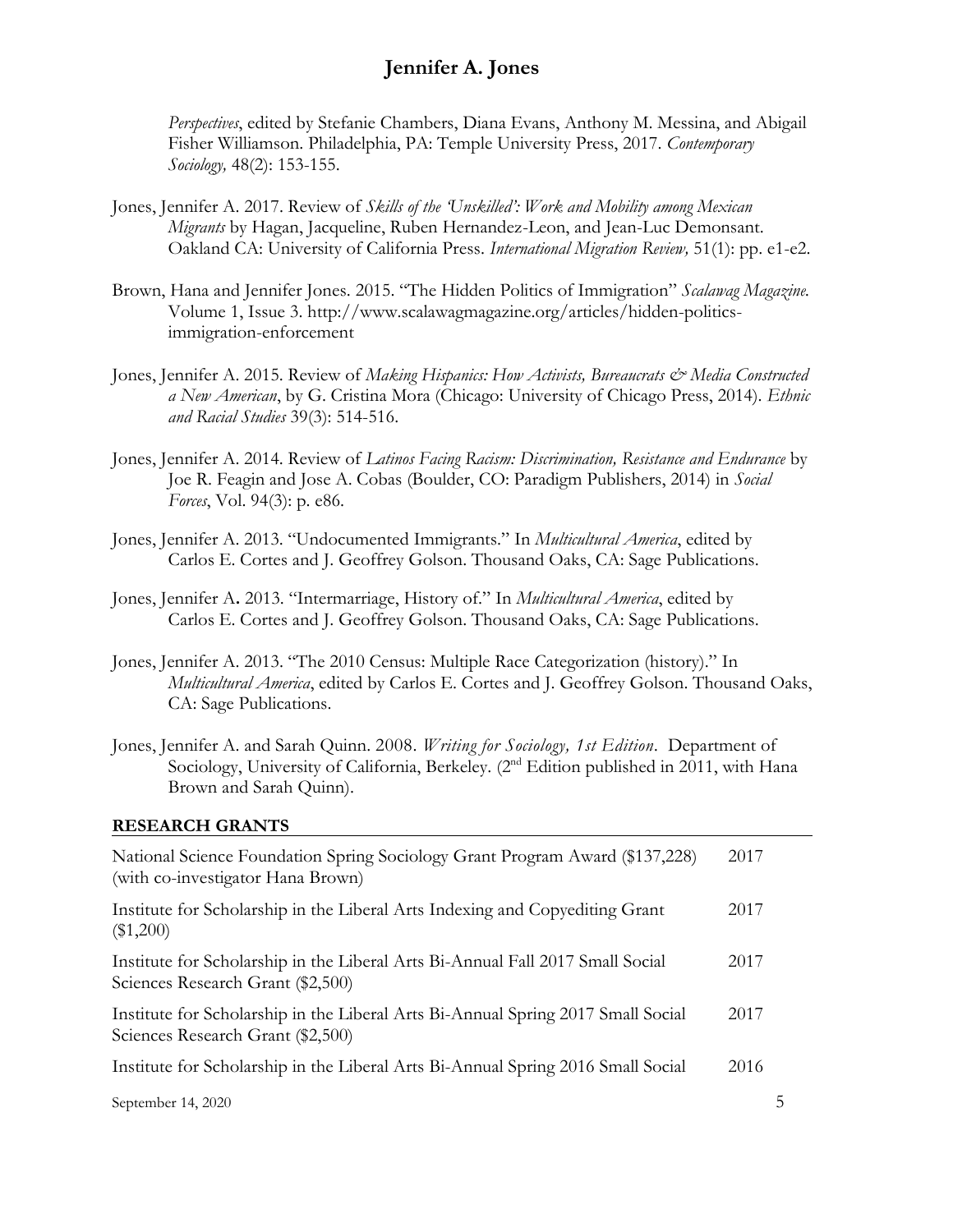| Sciences Research Grant (\$2,500) |  |  |
|-----------------------------------|--|--|
|-----------------------------------|--|--|

| Institute for Scholarship in the Liberal Arts Bi-Annual Spring 2015 Small Social<br>Sciences Research Grant (\$2,500)                            | 2015      |
|--------------------------------------------------------------------------------------------------------------------------------------------------|-----------|
| Institute for Scholarship in the Liberal Arts Bi-Annual Spring 2015 Large Social<br>Sciences Research Grant (co-PI Hana Brown, \$15,000)         | 2015      |
| Wake Forest University Collaborative Pilot Grant (co-PI Hana Brown, \$8,834)                                                                     | 2014      |
| Russell Sage Foundation Presidential Authority Award (co-PI Hana Brown,<br>\$22,954                                                              | 2014      |
| Institute for Latino Studies Supplementary Grant Award (\$5000)                                                                                  | 2014      |
| The Ohio State University Office of Diversity and Inclusion Faculty Research<br>Grant (co-PI Reanne Frank, \$5,500)                              | 2012      |
| National Science Foundation (NSF) Dissertation Improvement Grant (\$10,000)                                                                      | 2010      |
| University of California Center for New Racial Studies Research Grant (\$3,000)                                                                  | 2010      |
| Berkeley Department of Sociology Lynnea Stephens Memorial Research Grant,<br>University of California, Berkeley (\$2,000)                        | 2009      |
| University of California Diversity Initiative for Graduate Study in the Social<br>Sciences (UC DIGSSS) Faculty Mentored Research Award (\$3,000) | 2009      |
| University of California, Berkeley Center for Race and Gender Graduate<br>Student Grant Award (\$500)                                            | 2008      |
| Berkeley Department of Sociology Research Grant, University of California,<br>Berkeley (\$1,000)                                                 | 2007-2008 |
|                                                                                                                                                  |           |

### **FELLOWSHIPS, HONORS AND AWARDS**

| R. Stephen Warner Faculty Teaching Award, Winner                                                                    | 2019 |   |
|---------------------------------------------------------------------------------------------------------------------|------|---|
| 2019-2020 UIC LAS Diversity Initiative Award (awarded for undergraduate<br>support initiatives, with Lorena Garcia) | 2019 |   |
| 2019-2020 UIC Institute for Research on Race and Public Policy Faculty Fellowship 2019                              |      |   |
| 2019 Ford Foundation Postdoctoral Fellowship, Alternate.                                                            | 2019 |   |
| 2018 Nancy Weiss Malkiel Scholar, Woodrow Wilson Foundation (\$17,500)                                              | 2018 |   |
| Institute for Scholarship in the Liberal Arts Interim Travel to International<br>Conferences Grant (\$2,500)        | 2018 |   |
| Institute for Scholarship in the Liberal Arts Interim Travel to International<br>Conferences Grant (\$1,721)        | 2017 |   |
| Nancy Weiss Malkiel Scholar, Woodrow Wilson Foundation, Alternate Finalist                                          | 2017 |   |
| 2016-2017 AAUW American Postdoctoral Fellowship, Alternate                                                          | 2016 |   |
| Nancy Weiss Malkiel Scholar, Woodrow Wilson Foundation, Semi-finalist                                               | 2016 |   |
| September 14, 2020                                                                                                  |      | 6 |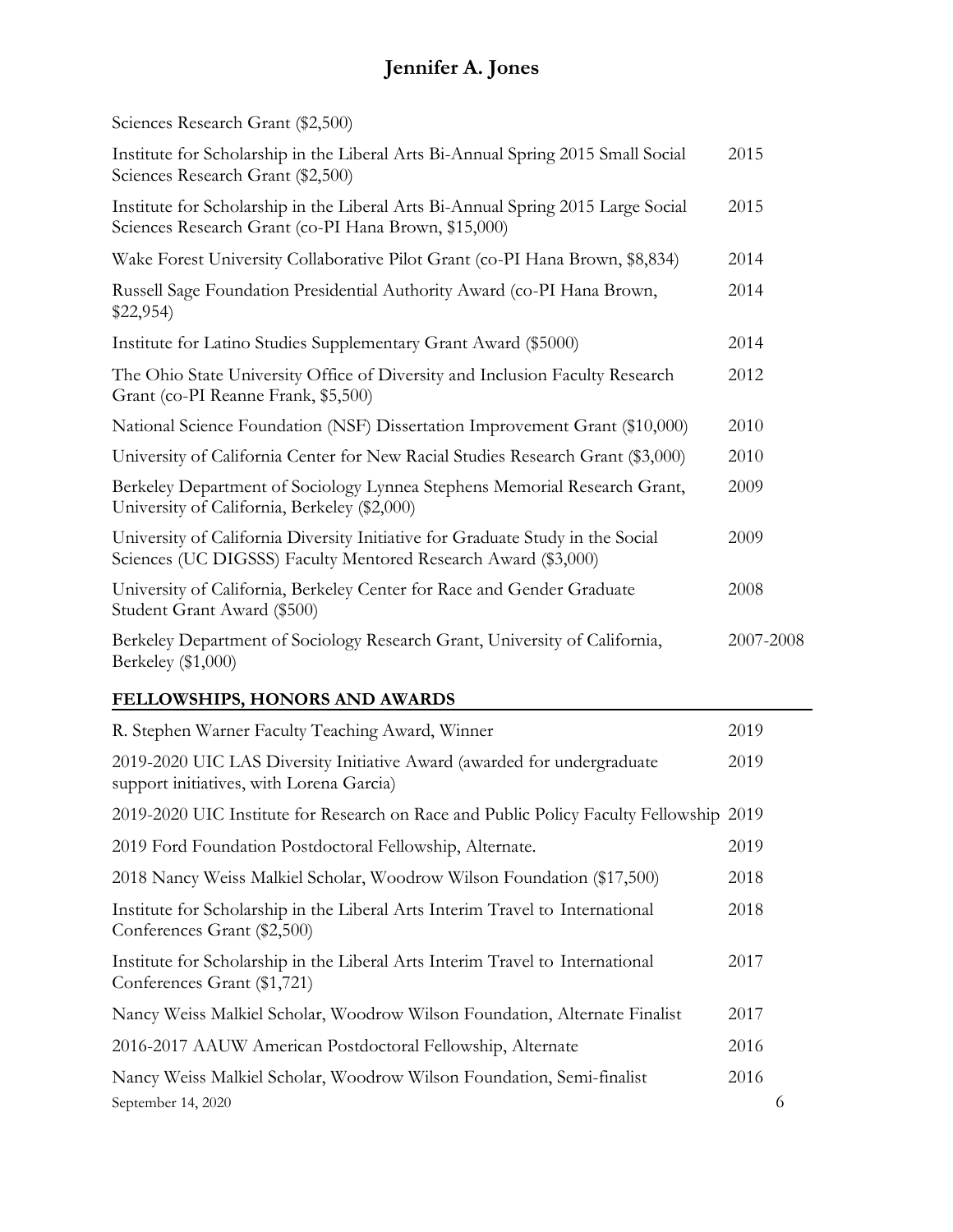| Atlantic Coast Conference Inter-Institutional Academic Collaborative (ACCIAC)<br>Summer Collaborative Research Award Program with mentee Alexandra Reyes,<br>Wake Forest University (\$4,830.00) | 2016      |
|--------------------------------------------------------------------------------------------------------------------------------------------------------------------------------------------------|-----------|
| Institute for Scholarship in the Liberal Arts Henkels Small Conference Grant<br>For <i>Afro-Latinos in Movement</i> (\$5,000)                                                                    | 2014      |
| Institute for Scholarship in the Liberal Arts Interim Travel to International<br>Conferences Grant (\$2,030)                                                                                     | 2014      |
| Institute for Latino Studies at the University of Notre Dame Conference Award,<br>Bestowed by Tom McNeil (\$10,000)                                                                              | 2014      |
| Inter-University Program for Latino Research Afro-Latino Working Group Award<br>$(\$5000)$                                                                                                       | 2014      |
| 2013 Latino Studies Section of LASA Award for Best Article, Honorable Mention                                                                                                                    | 2013      |
| 2012 Distinguished Contribution to Sociological Perspectives Award                                                                                                                               | 2012      |
| Abigail Hodgen Publication Award, University of California, Berkeley (\$500)                                                                                                                     | 2011      |
| SAGE/Pine Forge Teaching Innovations & Professional Development Award                                                                                                                            | 2009      |
| Ford Foundation Dissertation Fellowship Finalist/Alternate                                                                                                                                       | 2009      |
| Dean's Normative Time Fellowship, University of California, Berkeley                                                                                                                             | 2007-2008 |
| Jacob K. Javits Foundation Fellowship                                                                                                                                                            | 2004-2008 |
| Berkeley Sociology Department Block Grant Fellowship                                                                                                                                             | 2003-2004 |
| William Lincoln Honnold Fellowship, Pomona College                                                                                                                                               | 2003      |
| Agnes Moreland Jackson Senior Thesis Award, Pomona College                                                                                                                                       | 2003      |
| President's Prize in Women's Studies, Pomona College                                                                                                                                             | 2003      |
| Cordell Hull Prize in International Relations, Pomona College                                                                                                                                    | 2003      |
|                                                                                                                                                                                                  |           |

#### **SELECTED INVITED TALKS AND PRESENTATIONS**

"The Browning of the New South: Race, Immigration, and Minority Linked Fate."

- University of Maryland, November 13, 2017.
- University of Washington, November 30, 2017.
- The Ohio State University, January 6, 2018.
- University of Illinois at Chicago, January 9, 2018.
- University of California, Berkeley, November 13, 2018.
- Purdue University, October 4, 2019.
- Brandeis University, November 7, 2019.
- University of Chicago, February 10, 2020.
- Rice University (Bridge Initiative), March 5, 2020.
- Princeton University, September 7, 2020.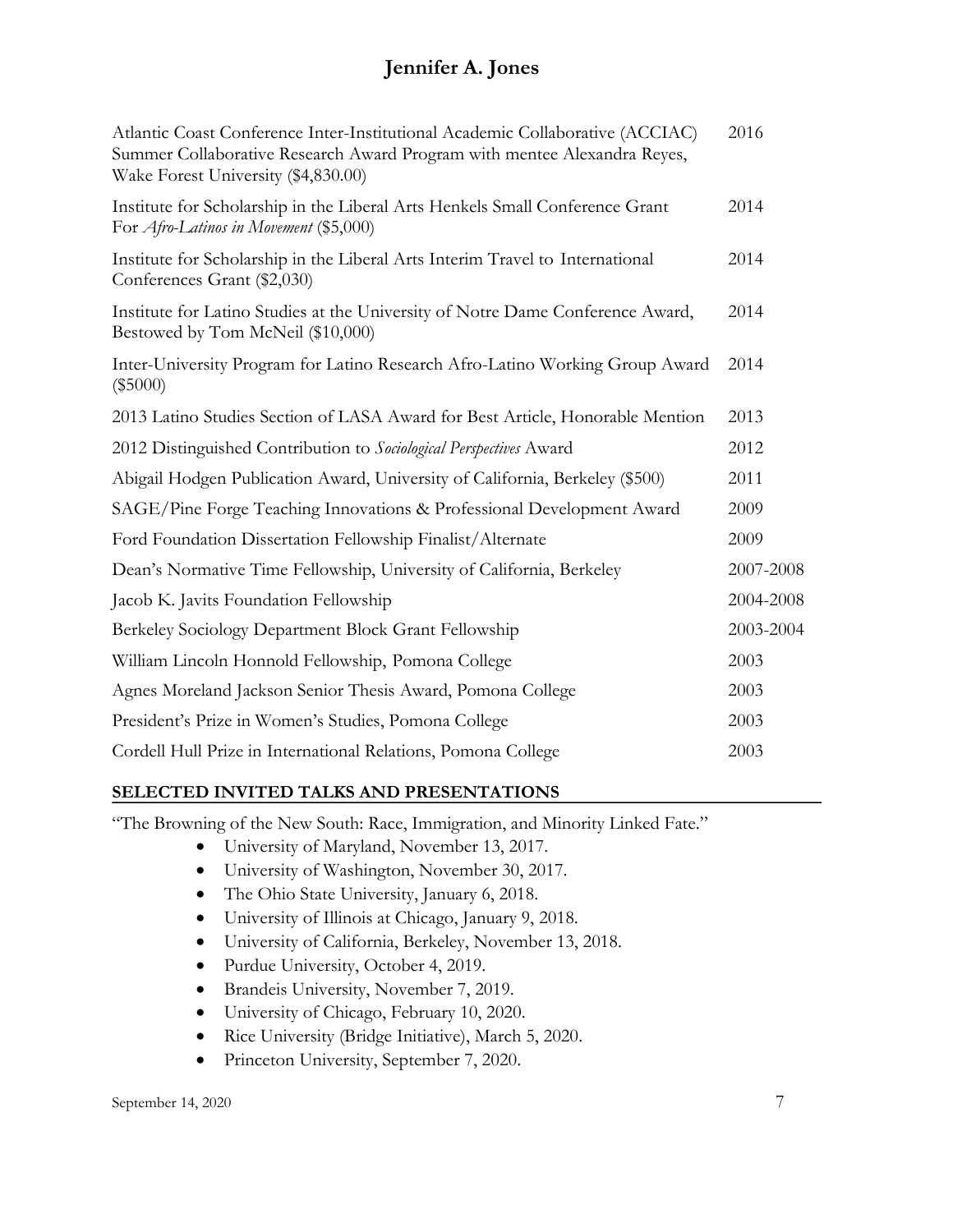"Transnational Dialogues in Afrolatinidad: Migration, Policing, and Political Movements" Webinar Panelist. Afro-Latin American and Afro-Latinx Studies Initiative at the University of Pittsburgh. October 2, 2020.

"Sanctuary for All: Racial Politics and Black-Brown Solidarity in the 21<sup>st</sup> Century." Wagner College Latinx Heritage Celebration. Keynote Speaker. Wagner College. October 2020.

"Shared Racial Status and New Civil Rights Agendas: Black Attitudes Toward Latinxs and Immigration Policy." With Ray Block. Symposium on the Politics of Immigration, Race, and Ethnicity (SPIRE) Meeting, Princeton University. February 7, 2020.

"*The Browning of the New South* and *Legal Passing* in Conversation." Chicago Studies Program sponsored conversation on immigration with Jennifer Jones and Angela Garcia. University of Chicago and the Seminary Co-op Bookstore. May 20, 2019.

"'We Don't Have Any Problems': Theorizing Racial Status and Intergroup Relations." Reproduction of Race and Racial Ideologies Workshop at the University of Chicago, Race and Citizenship Series. November 15, 2018.

"From Jim Crow to Juan Crow: Blackness, Latinidad, and Minority Linked Fate." Plenary Session, American Sociological Association Annual Meetings. Invited Session: Feeling Race: Solidarity, Affinity and Belonging. Philadelphia, PA, August, 11, 2018.

"From Jim Crow to Juan Crow: Blackness, Latinidad, and Minority Linked Fate." Northwestern University Symposium on Afro-Latinidades. May 18, 2018.

"Immigration and White Resentment." Walk the Walk Panel Discussion: "White Nationalism and American Politics: The Mainstreaming of Anger and Resentment." University of Notre Dame, IN, January 23, 2018.

"A New Civil Rights Agenda: Racism, Multiracial Coalitions and Pathways for Solidarity." Center for Social Concerns "Living the Challenge of Peace" Series. University of Notre Dame, January 19, 2018.

"Afro-Latinos: Speaking through Silences and Rethinking the Geographies of Blackness."

- Afro-Latin America Symposium, University of Pittsburgh, Pittsburgh, PA, April 6, 2018.
- Latin American Studies Association Annual Congress, Barcelona, Spain, May 25, 2018.

"A New Latino Diaspora? Reflections on Latino Studies as a Product of Globalization." Plenary Panel on the Impact of Globalization on Latino Studies. IUPLR Biennial Siglo XXI Conference: Mapping of Latino Research. University of Texas at San Antonio, May, 2017.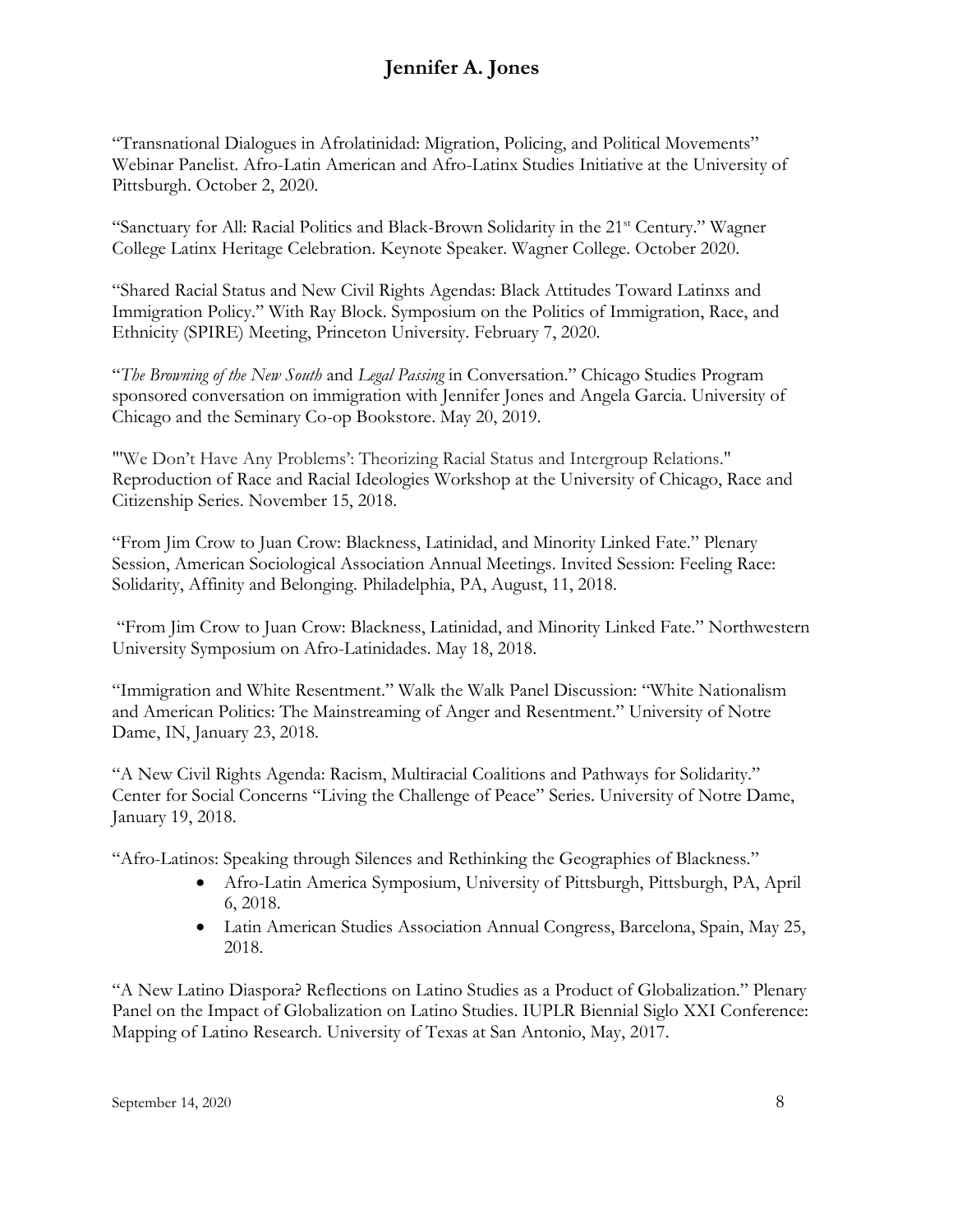""We Don't Have Any Problems": Black-Brown Relations in the New South." University of Illinois at Chicago, April, 2017.

"The New Civil Rights Coalition: Race, Policy, and Immigrants' Rights in the New South." University of Illinois at Chicago, March, 2017.

"The Racialization of Latinos in New Immigrant Destinations: Criminality, Ascription, and Countermobilization." Russell Sage Foundation, February, 2017.

"The New Civil Rights Coalition: Reshaping Policy, Public Discourse, and Racial Formation in the New South." Sociology Department Colloquia Series. University of Southern California, November 9, 2016.

"From Nuyoricans to Afro-Mestizos: Making the Invisible Visible and the Importance of Afro-Latino Diasporas." Williams College Symposium on Afro-Latino Studies. Williams College, November 5, 2016.

"From Boundaries to Brotherhood: The Feedback Effects of Immigration Enforcement on Inter-Minority Relations." *Race and Ethnicity Workshop.* University of Illinois at Chicago, April 22, 2016.

"Impact of Latinos on Indiana: Young Latinos in the Hooiser State." Indiana State Museum. Indianapolis, IN, September 26, 2015.

"Afro-Latinos and Afro-Latin America: The Transnational Turn." Radcliffe Institute and the Afro-Latin American Research Institute at Harvard University. Cambridge, MA, May 8-9, 2015.

"Black-Brown Relations in the New South: Shifting Color-lines and Coalitions." *Race Workshop*. Duke University, Durham, NC. October 21, 2014.

"From Open Doors to Closed Gates: Reverse Incorporation in the New South." *Race and Ethnicity Workshop.* University of Chicago, Chicago IL, May 2014.

"Enforcement or Embrace? The Determinants of State-Level Immigration Policy in New Immigrant Destinations." Institute for Latino Studies Faculty Colloquia Series. University of Notre Dame, Notre Dame IN, April 2014.

"Battling Juan Crow: Black/Brown Coalitions and Immigration Politics in the New South." *Conference on the Church and Immigration*. University of Notre Dame Institute for Latino Studies, Notre Dame IN, March 2014.

"Beyond Contact and Conflict: Untangling the Role of Status in Interminority Relations." *Sociology Department Colloquia Series.* University of Notre Dame, Notre Dame IN, February 2014.

"Immigrants and Incarceration." Center for Social Concerns Series on Hyper-Incarceration. University of Notre Dame, Notre Dame IN. February 2014.

September 14, 2020 9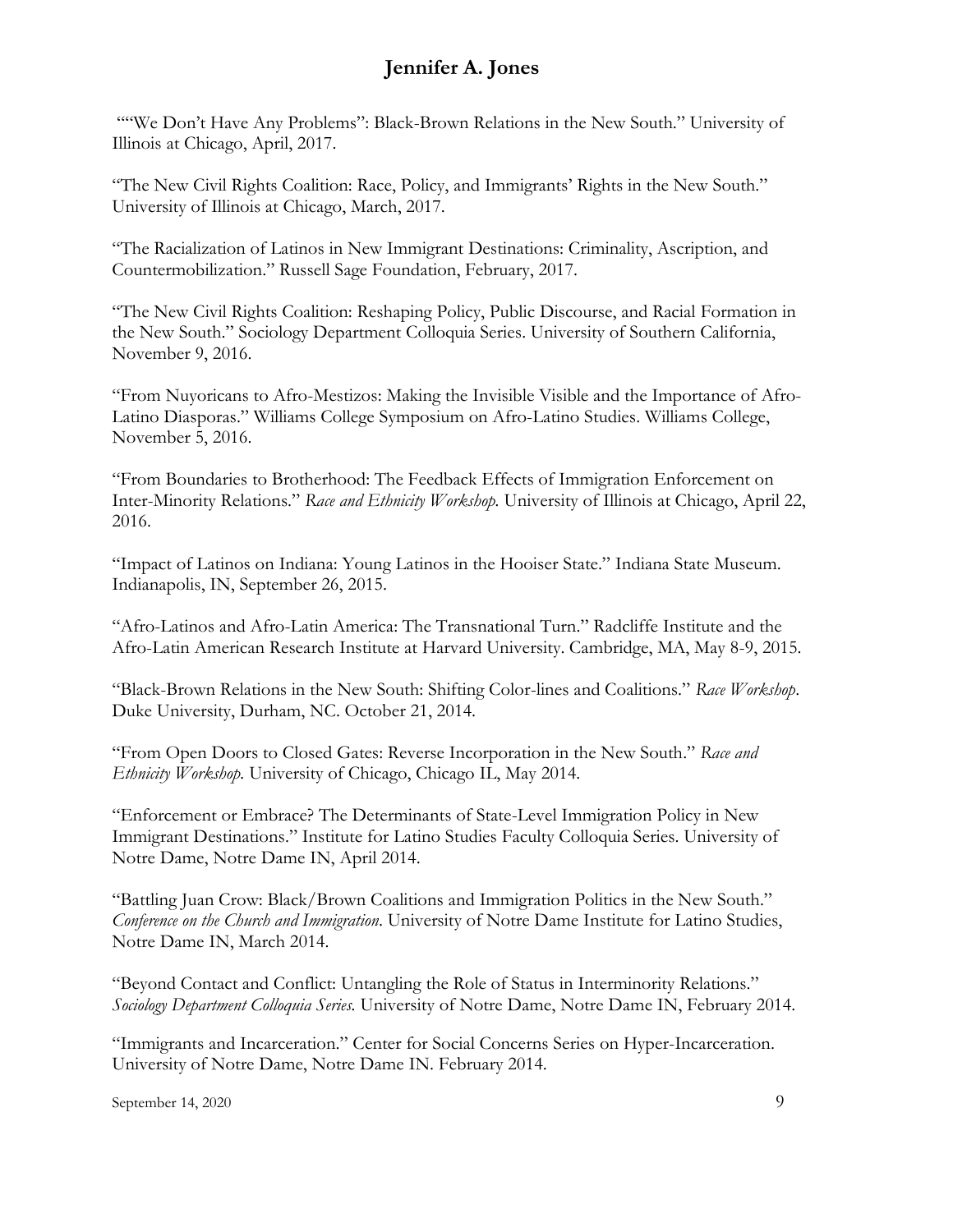"We Don't Have Any Problems: Black-Brown Relations in the New South." *Africana Studies Colloquia Series*. Virginia Tech University, Blacksburg VA, February 2014.

### **SELECTED CONFERENCE PRESENTATIONS**

### *2018*

"Immigration Federalism, Racial Justice, and Advocacy Organizations." With Hana Brown.

- Social Science History Association Annual Meetings. Panel, "Race, Immigration, and Subnational Politics." Phoenix, AZ, November 9.
- American Political Science Association Annual Meetings. Panel, "Qualitative Innovations" in the Study of Immigration Federalism." Boston, MA, August 31.

"Making Minorities: Latino Racialization, Immigration Enforcement, and Minority Linked Fate." Latin American Studies Association Annual Congress. Panel, **"**Race and the Entangled Enactments of Latinidad." Barcelona, Spain, May 24.

### *2017*

"Southern Metrics of Dissent: A Transdisciplinary Analysis of Black and Brown Resistance, Coalitions, and Justice in the Shadow of the Civil Rights Movement in the Deep South." American Studies Association, Chicago, November 10.

"How Immigrant Rights Became Civil Rights: Black-Latino Coalitions, Migration, and the Struggle for Justice in the Deep South." Law and Society Annual Meetings, Mexico City, June 22.

"Making Race and the State: Racialization and the Production of Anti-Immigrant Policy in Alabama." Southern Sociological Society Annual Meetings, Greenville, SC, March 29.

### *2016*

"Criminality, Racialization, and News Coverage of Immigrants in New Destination States." Social Science History Association, Chicago, IL, November 17.

"Race, Immigration and Civil Rights: The Role of Interracial Coalitions in Shaping Immigration Policy in the New South" Newberry Library Borderlands Series, Chicago, IL, September 23.

"From Boundaries to Brotherhood: The Feedback Effects of Immigration Enforcement on Inter-Minority Relations." Law and Society Annual Meetings, New Orleans, LA, June 2-5.

"The Social Construction of Natural Disasters: Reframing Hurricane Katrina as an Immigrant Rights Struggle." Southern Sociological Association Annual Meetings, Atlanta, GA, April 13-16.

"Panethnicity and Racialization: An Integrated Framework." Southern Sociological Association Annual Meetings, Atlanta, GA, April 13-16.

### *2015*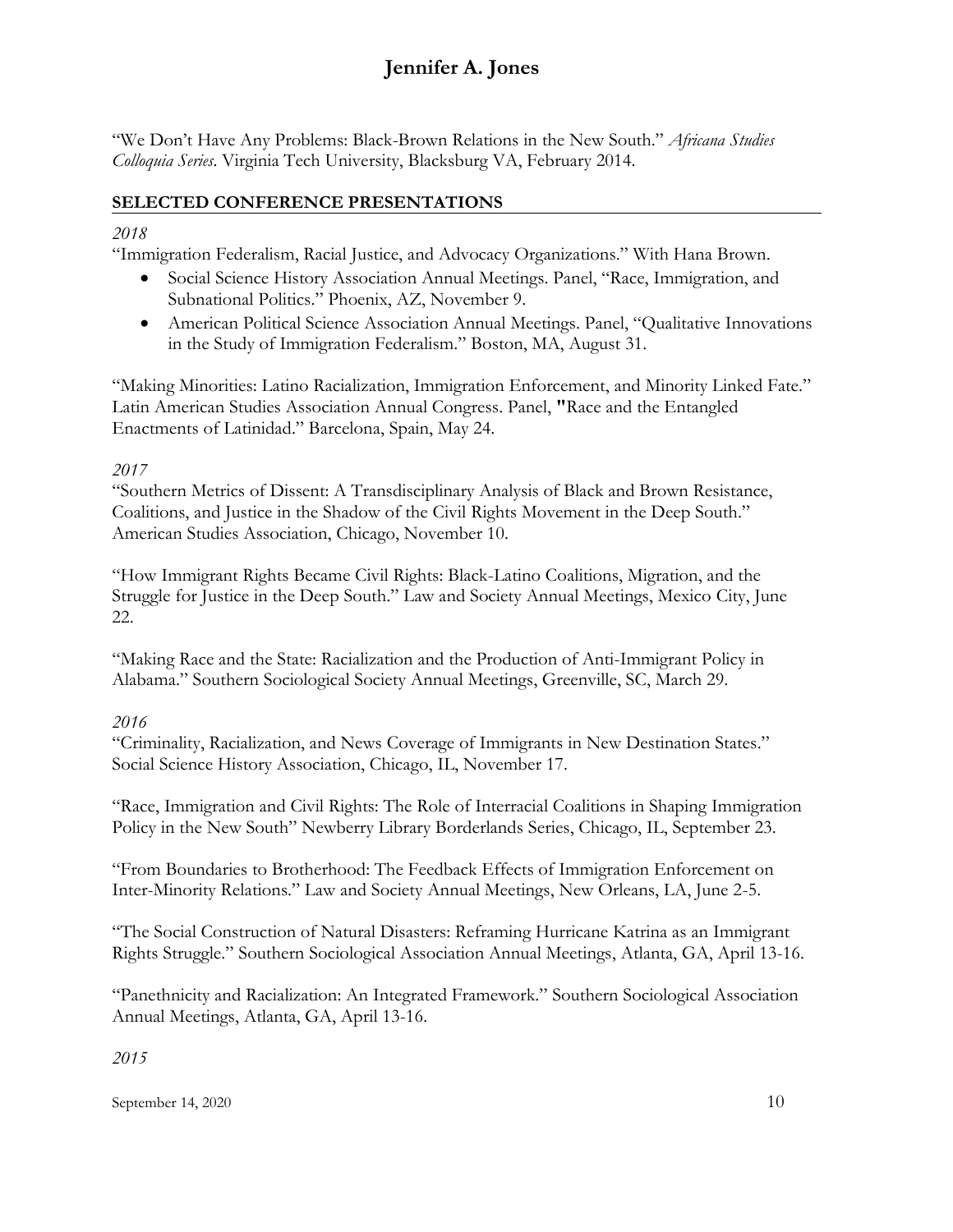"How Immigrant Rights Became Civil Rights: Black-Latino Coalitions, Migration, and the Struggle for Justice in the Deep South." "The Present and Future of Civil Rights Movements: Race and Reform in 21st Century America," Duke Law School on November 20-21, 2015.

"Race, Immigration and Civil Rights: The Role of Interracial Coalitions in Shaping Immigration Policy in the Deep South." Transnational Migration in Comparative Perspective: Italy and the U.S. Notre Dame Rome Center, Rome, Italy, October 21-23.

"Enforcement or Embrace? The Determinants of State-Level Immigration Policy in New Immigrant Destinations," American Sociological Association Annual Meeting, Chicago, IL, August 23, 2015.

"Identity in Black and Brown: Racializing Mexicans, Minority Identity and Intergroup Coalitions in the New South*.*" Annual Meeting of the Association for Black Sociologists, Chicago, IL, August 21, 2015.

"Why Do States Criminalize Undocumented Immigrants? Race, Citizenship, and the Politics of Exclusion in New Immigrant Destinations", Law and Society Annual Meeting, Seattle, WA, May 28-31.

"New Latinos: Racializing Mexicans, Minority Identity and Intergroup Coalitions in the New South." Inter-University Program for Latino Research Siglo XXI Conference. University of Notre Dame, Notre Dame IN, April 23-25.

"When Blacks Lives Matter: Institutional Racism and the Upside of Hegemony." Closed panel on Race Relations. Northcentral Sociological Association Annual Meeting, Cleveland, OH, April 10-11.

"The Cultural Effects of Social Movements: Racial Transformation and the Mississippi Struggle for Immigrant Rights." SSS Paper Session: Immigrants, Political Efficacy, and Civil Society - Paper Session. Annual Meeting of the Southern Sociological Society, New Orleans, LA March 26-29.

### *2014*

"Making Latinos: Racializing Mexicans in the Twenty-first Century." Annual Meeting of the Social Science History Association, *Shifts in Racial Classification: Self-identification and Ascription*. Toronto, ON, Canada, November 6-9.

"From Open Doors to Closed Gates: Reverse Incorporation in the New South."

- Second Annual Crimmigration Control Conference, Leiden, Netherlands. October 9-10.
- *Imagining Latina/o Studies: Past, Present, and Future Conference*, Chicago, IL July 17-19.

"Why do State Criminalize Undocumented Immigrants? Race Citizenship and the Politics of Exclusion in New Immigrant Destinations." Second Annual Crimmigration Control Conference, Leiden, Netherlands. October 9-10.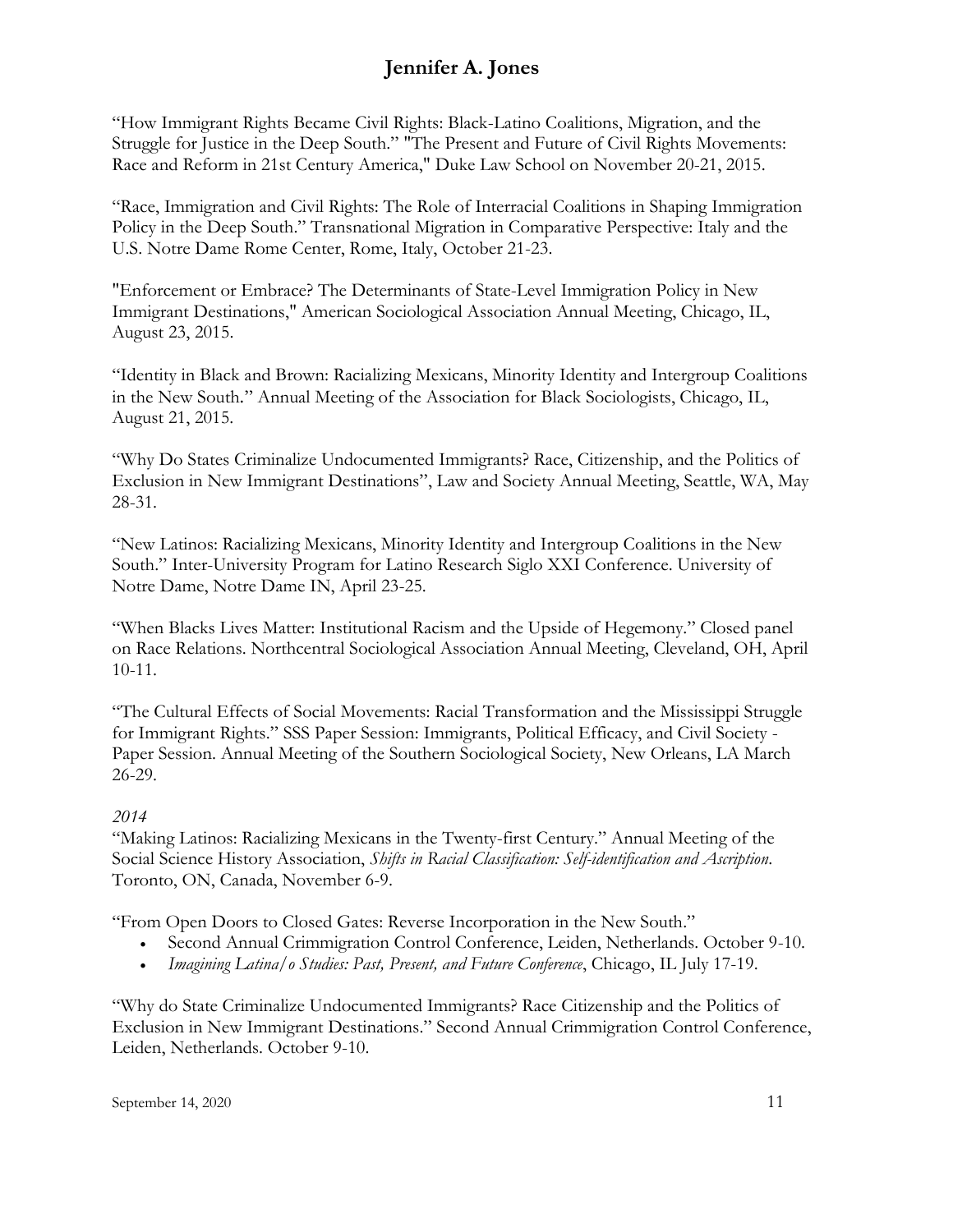"Panethnicity and Racialization: An Integrated Framework." Annual Meetings of the American Sociological Association. International Migration Section Session on New Directions in Migration Theory. San Francisco, CA August 16-18.

"Is Brown the New Black? The Effects of Minority Coalitions in New Immigrant Destinations."

- Annual Meetings of the World Congress of Political Science*,* Montreal, Canada, July 19- 24.
- SSS Thematic Panel: Political Economy, Social Movements, and the South. Annual Meeting of the Southern Sociological Society, Charlotte, NC April 2-5.

"Afro-Latinos in Movement: Critical Approaches to Blackness and Transnationalism in the Americas" Roundtable organizer and presenter (with Tianna Paschel and Petra Rivera-Rideau) *Imagining Latina/o Studies: Past, Present, and Future Conference*, Chicago, IL July 17-19.

### *2013*

"Panethnicity and Racialization: An Integrated Framework."

- Annual Meeting of the Southern Sociological Society, Atlanta GA, April 24-27.
- Annual Meeting of the Social Science Historical Association, Chicago, IL, November 21- 24.

" 'Mexicans will Take the Jobs that Even Blacks Won't Do': An Analysis of Blackness, Regionalism, and Invisibility in Contemporary Mexico." 2013 Lozano Long Conference *Refashioning Blackness: Contesting Racism in the Afro-Americas*. University of Texas at Austin, February 20-22.

### **PUBLIC SOCIOLOGY AND COMMUNITY ENGAGEMENT**

2020. "Transnational Dialogues Podcast." With Jennifer Jones. October 2020.

2020. "A Conversation with Dr. Jennifer Jones about Racial Identity and Allyship." Hispanic Heritage Month speaker series. Latinx Employee Resource Group, Visa Corporation. October, 2020.

2020. Zolberg Institute's "Immigrations Short Takes," "Race, Migration and Black Mobility Series." New School University. September, 2020.

2020. Consulting Expert. "COVID-19's impact on African-Americans". Poll conducted by African American Research Collaborative (AARC) in partnership with the NAACP and the Equity Research and Innovation Center (ERIC) at Yale School of Medicine. May 2019. *Cited by The Hill, NBC, LA Times, Wall Street Journal, Politico, and others.*

2020. "Black and Latino Communities." With Jennifer Jones and Briana Garrett. *Red, White and Blurred.* June 2020.

2019. "African Americans and the Politics of Immigration in the U.S. South." With Jennifer A. Jones, Niambi Michele Carter, and Sekou Franklin. *The Freedom Plow: A Podcast by the National*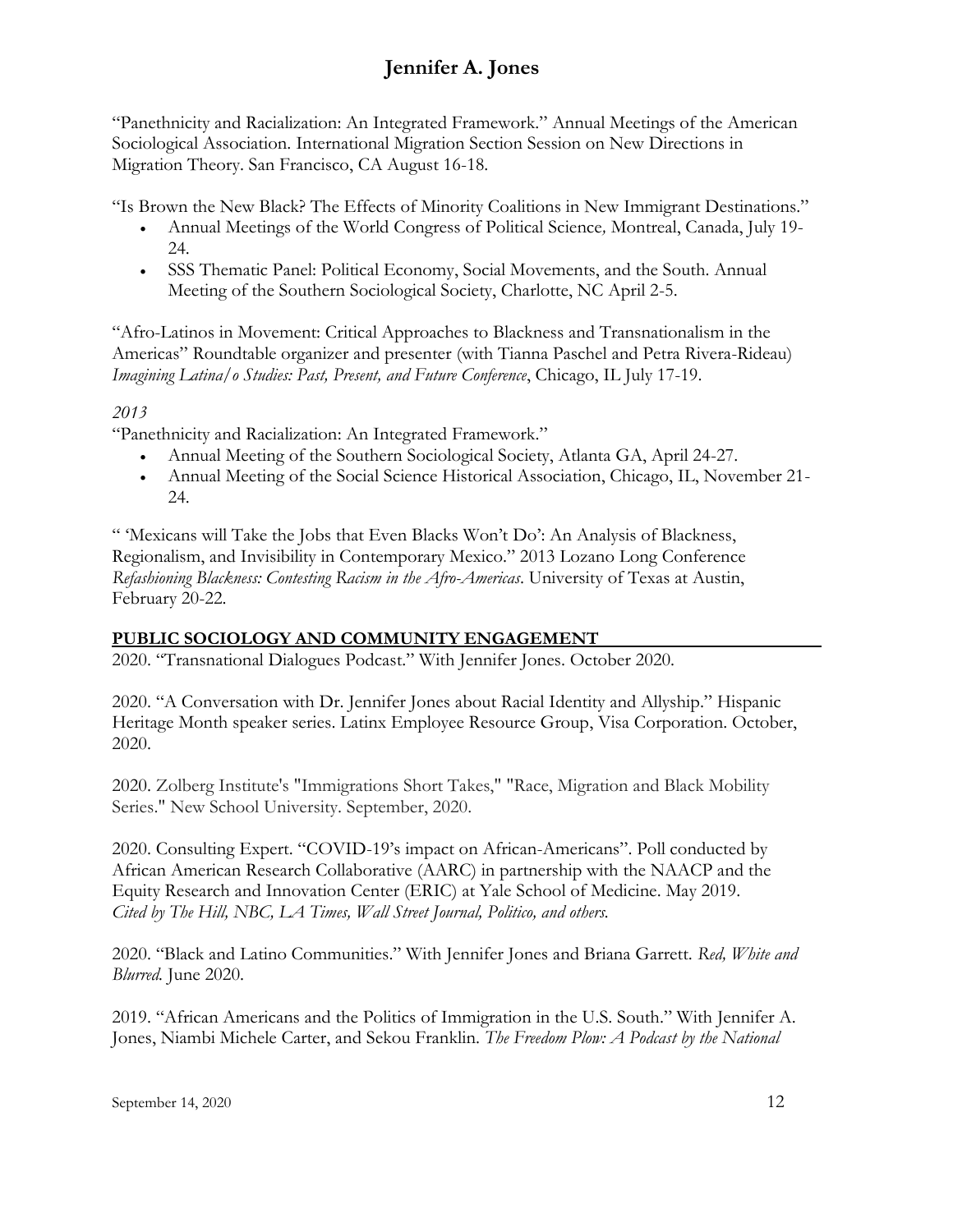*Conference of Black Political Scientists.* November 23, 2019. [https://anchor.fm/ncobps](https://anchor.fm/ncobps-freedomplow/episodes/African-Americans-and-the-Politics-of-Immigration-in-the-U-S--South-e95bhh)[freedomplow/episodes/African-Americans-and-the-Politics-of-Immigration-in-the-U-S--South](https://anchor.fm/ncobps-freedomplow/episodes/African-Americans-and-the-Politics-of-Immigration-in-the-U-S--South-e95bhh)[e95bhh](https://anchor.fm/ncobps-freedomplow/episodes/African-Americans-and-the-Politics-of-Immigration-in-the-U-S--South-e95bhh)

2019. "The Browning of the New South." With Jennifer A. Jones and Jaime Sanchez, Jr. *The New Books Network*, July 24, 2019. <https://newbooksnetwork.com/?s=Jennifer+Jones>

2019. "Black People Think Trump's Immigration Policies Are Wrong and Will Vote Accordingly." With [Henry Fernandez.](https://morningconsult.com/author/) July 22, 2019. *Morning Consult.* [https://morningconsult.com/opinions/black-people-think-trumps-immigration-policies-are](https://morningconsult.com/opinions/black-people-think-trumps-immigration-policies-are-wrong-and-will-vote-accordingly/)[wrong-and-will-vote-accordingly/](https://morningconsult.com/opinions/black-people-think-trumps-immigration-policies-are-wrong-and-will-vote-accordingly/)

2019. "Explicit Racism's Silver Lining." Book Post: The Browning of the New South. *Center for the Study of Immigrant Integration.* July 19, 2019.<https://dornsife.usc.edu/csii/blog-jennifer-a-jones>

2019. "Five Questions for Jennifer A. Jones" The Chicago Blog. *University of Chicago Press.*  https://pressblog.uchicago.edu/2019/06/20/five-question-for-jennifer-a-jones-author-of-thebrowning-of-the-new-south.html

2019. Panel Moderator. "Cross-Generational Conversations and the Immigrant Experience." Cambodian Rock Band Post-Show Conversation. Victory Gardens Theater, Chicago. April 18, 2019.

2016. "What Nativist and Pro-Immigrant Groups Have in Common." (With Hana Brown). In a series on immigrants and refugees. *Mobilizing Ideas Blog.* https://mobilizingideas.wordpress.com/2016/01/05/what-nativist-and-pro-immigrantmovements-have-in-common/

2015. "Black-Latino Coalitions in the South." *The State of Things.* Hosted by Frank Stasio. North Carolina Public Radio, WUNC. November 20, 2015. (With Hana Brown). http://wunc.org/post/black-latino-coalitions-south#stream/0

#### **TEACHING EXPERIENCE**

#### **Instructor**

(Graduate) *Race and Ethnicity* University of Notre Dame, Fall 2014, Fall 2017.

(Graduate) *Theorizing the Racial State: Race, Immigration, and the Making of Americans.* University of Illinois at Chicago, Fall 2018

September 14, 2020  $13$ (Graduate) *Independent Study.* Yesenia Vargas, Spring 2019 (UIC, Sociology) Agnieszka (Isia) Wieczorek, Fall 2019, Spring 2020 (UIC, Sociology) Angela Silva, Fall 2019, Spring 2020 (UIC, Sociology) Billy Mzenga, Fall 2019, Spring 2020 (UIC, Sociology) Crystal Galvan, Fall 2019, Spring 2020 (UIC, Latin American and Latino Studies)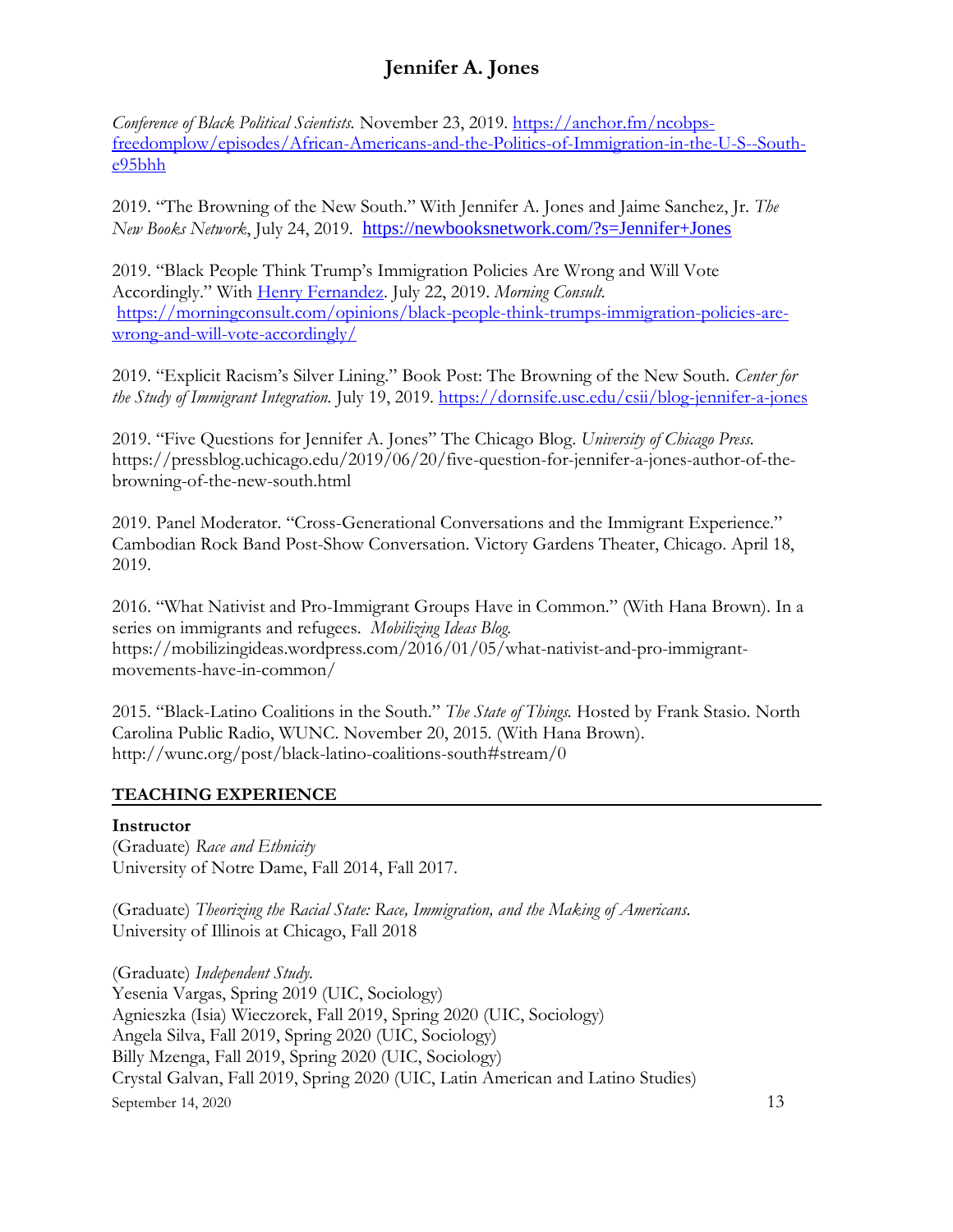(Graduate) *Colloquium on the College Teaching of Sociology.* University of Illinois at Chicago, Spring 2019, Fall 2019, Fall 2020.

(Undergraduate) *Race and Ethnicity: Constructing Identity and Difference.*  University of Notre Dame, Fall 2013, Spring 2014, Spring 2015, Spring 2016, Spring 2018.

(Undergraduate) *Making Latinos: The Complexities of Latino Identity in the United States*. University of Notre Dame, Fall 2013, Fall 2015.

(Undergraduate) *Understanding Societies.* University of Notre Dame, Spring 2015, Fall 2015, Spring 2016, Fall 2017, Spring 2018.

(Undergraduate) *Making Race: Race, Ethnicity, and Inequality on the Third Coast.* University of Illinois at Chicago, Fall 2018.

(Undergraduate) *Introduction to Sociology.* University of Illinois at Chicago, Spring 2019, Fall 2019, Fall 2020.

(Undergraduate) *Independent Study.* Karen Cruz, Sociology. "Wealth, Race, Financial Literacy and the Latinx Community." Fall 2020.

(Undergraduate) *Directed Undergraduate Thesis: Independent Study.* Katie Cobian, Sociology. University of Notre Dame, Spring 2016. Amanda Varela, Sociology. University of Notre Dame, Spring 2015. Annie Rhodes, Sociology. University of Notre Dame, Fall 2013-Spring 2014.

(Undergraduate) *Supervised Research.*

Lily Falzon, Sociology. University of Notre Dame, Spring 2016. Maria Manzur Martinez, Sociology. University of Notre Dame, Fall 2015.

### **Graduate Student Instructor**

Head Teaching Assistant. *Field Study Practicum Analysis Seminar.* Professor Dan Lewis, Northwestern University, San Francisco, Summers 2005, 2006, and 2007.

Graduate Student Instructor. *Sociology of Race and Ethnic Relations*. Professor Sandra Smith, University of California. Berkeley, Fall 2005.

### **Mentorship**

*Dissertation Committees*

- Enrique Alvear, Sociology, University of Illinois at Chicago (committee member).
- Mary Kate Blake, Sociology, Notre Dame (Spring 2018) (committee member), *Assistant Professor, Valparaiso University.*
- Eve Bjerre, Sociology, Notre Dame (co-chair).
- Emmanuel Cannady, Notre Dame (committee member).
- Deanna Childress, Sociology, Notre Dame (committee member).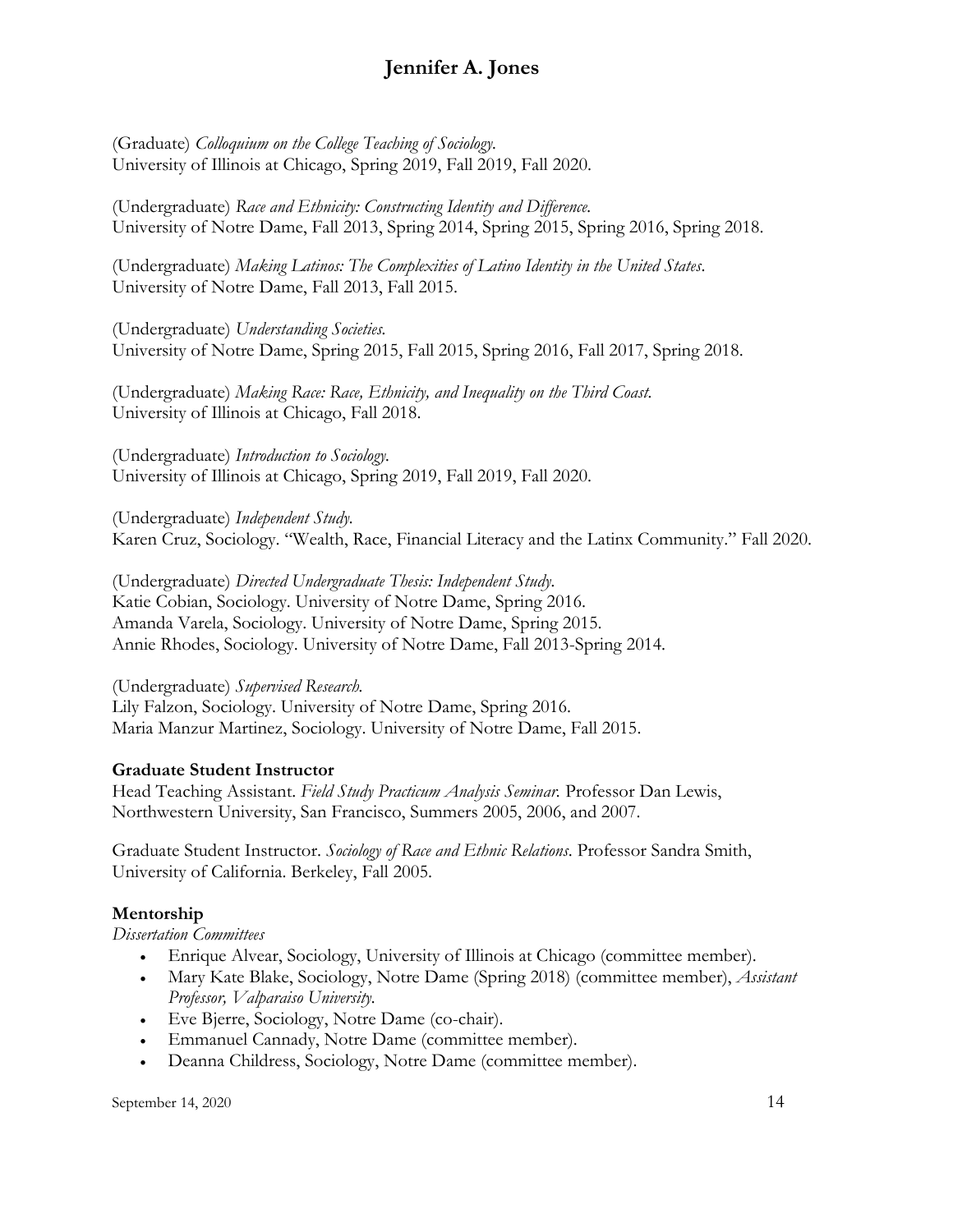- Max Cuddy, Sociology, University of Illinois at Chicago (committee member).
- Karen Hooge, Sociology, Notre Dame (Spring 2017) (committee member). *Assistant Professor, University of Mary.*
- Nicole Perez, Sociology, Notre Dame (Spring 2019) (committee member), *Postdoctoral Fellow, University of Illinois at Chicago.*
- Sangi Ravichandran, Sociology, University of Illinois at Chicago (committee member).
- Roberto Rincón, Political Science, University of Illinois at Chicago (committee member).

#### *Qualifying Exam Committees*

Race and Ethnicity, University of Illinois at Chicago (co-chair, 2019-present) Political Sociology and Social Movements, University of Illinois at Chicago (2019-present)

Race and Ethnicity, Notre Dame (chair, 2015-2016, 2017-2018)

- Nicole Perez (Fall 2015)
- Eve Bjerre (Fall 2016)

### *MA Theses/Publishable Paper*

2020. Crystal Galvan, Latin American and Latino Studies, Sociology, University of Illinois at Chicago (first reader).

2020. Billy Mzenga, Sociology, University of Illinois at Chicago (first reader).

2020. Angela Silva, Sociology, University of Illinois at Chicago (first reader).

2020. Yesenia Vargas, Sociology, University of Illinois at Chicago (first reader).

2020. Agnieszka (Isia) Wieczorek, Sociology, University of Illinois at Chicago (first reader).

2019. Ruth Carmi, Sociology and Peace Studies, Notre Dame (committee member).

2019. Nancy Diaz, Sociology, Notre Dame (committee member).

2018. Emmanuel Cannady, Sociology, Notre Dame (committee member).

2015. Deanna Childress, Sociology, Notre Dame (committee member).

2015. Andrew Hoyt, Sociology, Notre Dame (committee member).

2014. Nathan Reed, Sociology, Notre Dame (committee member).

*Senior Theses*

2016. Katie Cobian, Sociology, Notre Dame (advisor).

2016. Maria Do, American Studies, Notre Dame (2nd Reader).

2015. Amanda Varela, Sociology, Notre Dame (advisor).

2014. Annie Rhodes, Sociology, Notre Dame (advisor).

2014. Cait Ogren, American Studies, Notre Dame (2nd Reader).

#### *Advising*

2019-present. Agnieszka (Isia) Wieczorek.

2019-present. Angela Silva.

2019-present. Billy Mzenga.

2018-present. Yesenia Vargas.

2017-2018. Aliyah Abu-Hazeem.

*Other Graduate Mentoring*

September 14, 2020  $15$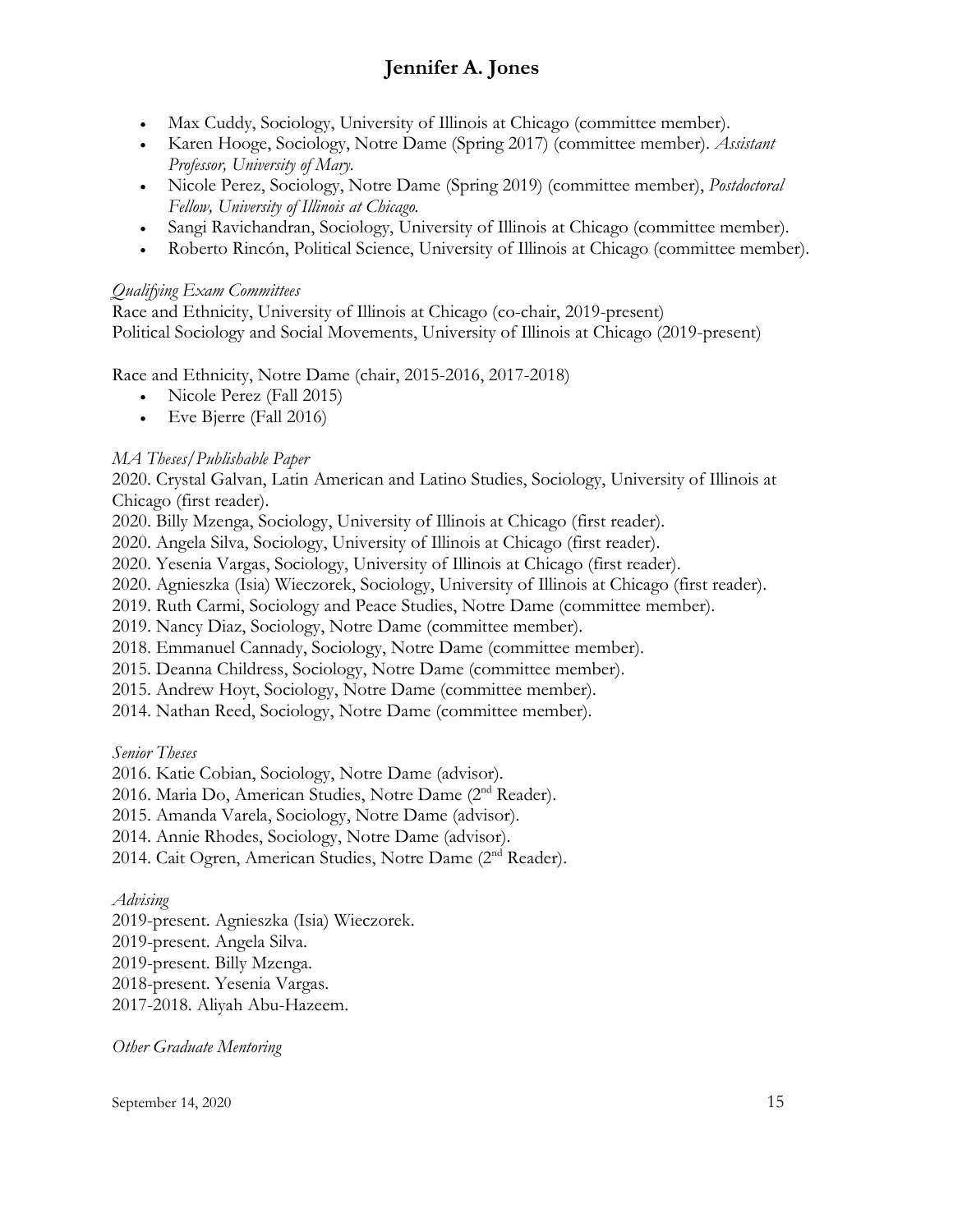2018-2019. IUPLR Mellon Dissertation Fellows Mentor, Rocio Garcia, Sociology, UCLA *(Assistant Professor, Arizona State University)*.

2017-2018. IUPLR Mellon Dissertation Fellows Mentor, Roberto Rincón, Political Science, University of Illinois at Chicago. *(Assistant Professor, University of Illinois at Springfield).*

2016-2017. ASA Section on Race and Ethnicity Mentoring Program (Mentor).

#### *Other Undergraduate Mentoring*

2016. Atlantic Coast Conference Inter-Institutional Academic Collaborative (ACCIAC) Summer Collaborative Research Award Program, Alexandra Reyes, Sociology, Wake Forest University.

*Other Student Related Service* Black Collegiate Panel. *Panelist.* October 22, 2019. Freshman seminar guest speaker, LAS 110. November 1, 2019. Sociology Graduate Student Organization (SGSO) Fall Workshop: Balancing Competing Demands. *Panelist.* November 13, 2019. Sociology Graduate Student Organization (SGSO) Spring Workshop: Time management. *Panelist.* January 29, 2020.

#### **Guest Lectures and Teaching**

"The Browning of the New South." Guest Lecture in "Sociology of Immigration" at Wake Forest University taught by Andrea Gomez Cervantes, November 2020.

"The Browning of the New South." Guest Lecture in "Current Topics in Sociology" at Colby College, taught by Damon Maryl, October 2020.

"The Browning of the New South." Guest Lecture in "The Politics of the New South" at Queens University of Charlotte, taught by Aaron M. Houck, April 2020.

"Invisibility in Mexico." Guest Lecture in "From City of Gold to City of God: Placing Latin America's Past." At University of North Carolina, School of the Arts, taught by Andrew Britt, November, 2019.

"Race, Immigration, and the New South." Guest Lecture in "Sociology of Race and Ethnicity." At Northeastern Illinois University, taught by David Springer, November 2019.

"Immigration and Civil Rights." Guest Lecture in "Sociology of Immigration" at The Ohio State University, taught by Reanne Frank, October, 2019.

"Making Multiracials and Understanding Race." Sage Publications Case Study Educational Video. 2016.

"Doing Qualitative Methods." Sage Publications Tutorial Educational Video, 2016.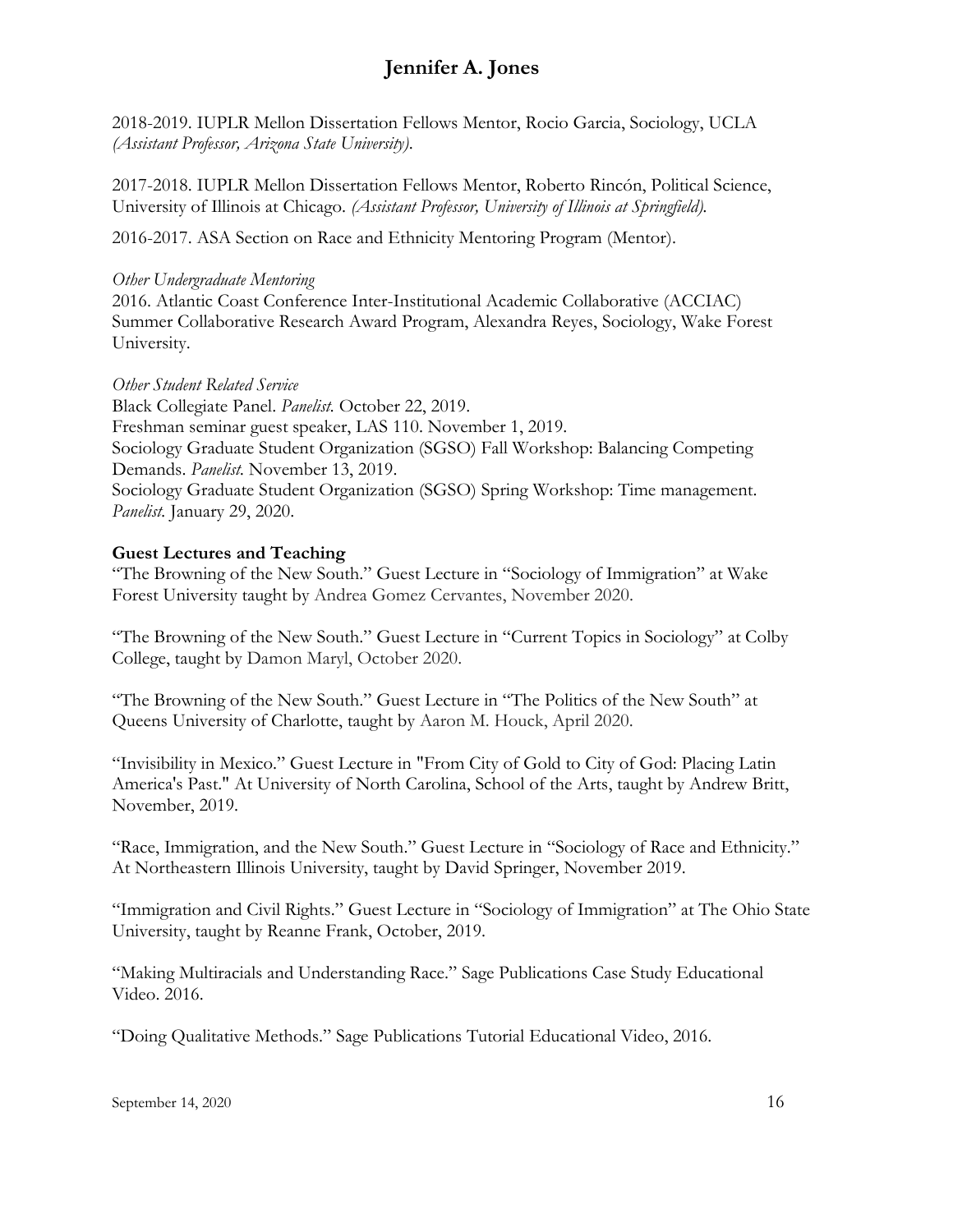"Interviewing: Techniques and Strategies." Guest Lecture for Thesis Writing Seminar. University of Notre Dame, Sociology. Notre Dame, IN, March 2016.

"Studying Race." Guest Lecture for Pro-Seminar. University of Notre Dame, Sociology. Notre Dame, IN, March 2016.

"Immigration Politics" Guest Lecture for ND Votes series. March 2016.

"Black, Latino, and Afro-Latino: A Research Agenda in Contemporary Politics." Guest Lecture for Seminar on African Diaspora Studies. Virginia Tech, Blacksburg, VA, November 2015.

"Afro-Mexican Identity: Research and Practice." Guest Lecture on Comparative Black Politics for Graduate Seminar on Race Representation and Politics. With Tianna Paschel. University of Notre Dame, Notre Dame IN, November 2013.

"The Afro-Mexican Experience: Black Identity among Afro-Mexicans in the US and Mexico." Guest Lecture for Undergraduate Seminar on U.S. Latino Spirituality, Theology Department. University of Notre Dame, Notre Dame IN, September 2013.

"Immigration and Demographic Change in the Contemporary US." Guest lecture for Graduate Seminar on Demography, The Ohio State University Sociology Department. Columbus, OH, November 2012*.*

"Afro-Mexicans in the New South." Guest Lecturer for Undergraduate Seminar on Afro-Latino Identities. University of Richmond, Department of Latin-American and Iberian Studies, March 2012.

"Immigration, Enforcement and Racial Identity in the New South." Guest Lecture for Graduate Seminar on Immigration, The Ohio State University Sociology Department. Columbus, OH, February 2012.

Guest Lecture on Sociology and social science research for high school students at the Escuela Preparatoria Popular Heloya Herrera Monteval. Miguel Alemán, Guerrero, México, May 2008.

Guest panelist on teaching undergraduate writing for graduate instructors. With Kristen Gray and Sarah Quinn. University of California, Berkeley, October 2007.

#### **Pedagogy**

Fellowship Participant in the ASA's Section on Teaching & Learning in Sociology Annual preconference on Preparing Future Faculty, August 2009.

Co-writer, co-editor and Project coordinator of the *Writing for Sociology* project*.* Produced the department handbook "Writing for Sociology" on writing for undergraduates in the social sciences with Sarah Quinn, under the supervision of Professor Kim Voss, 2007.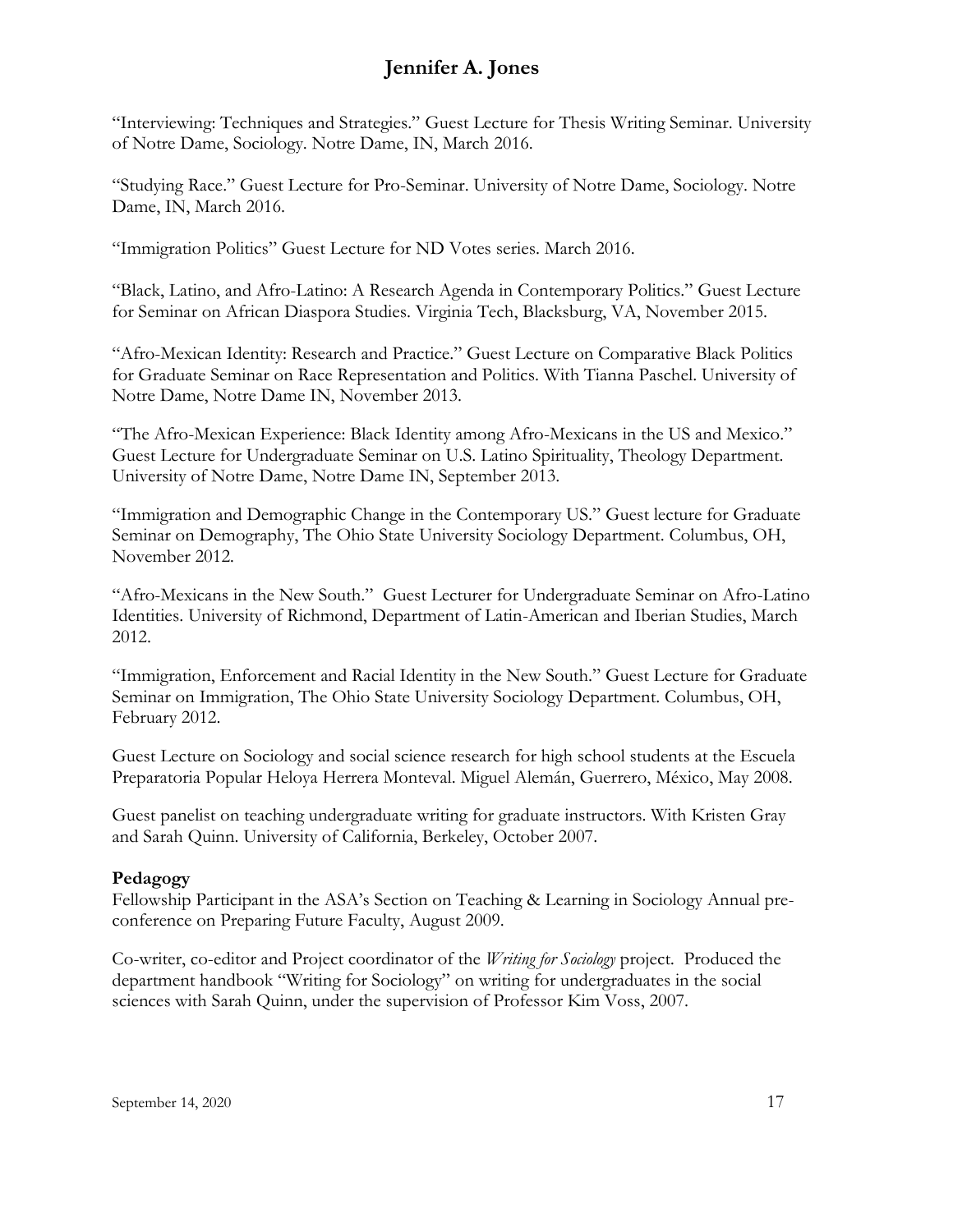#### **SELECTED SERVICE TO THE DISCIPLINE**

ASA Sociology of Race and Ethnicity Section Oliver Cromwell Cox Book Award Committee. 2021.

SSSP 2021 Local Arrangements Committee. 2020-2021.

ASA Section on International Migration Council Member. 2018-2021.

*Qualitative Sociology*, Editorial Board, 2019-2021.

*American Sociological Review*, Editorial Board. 2016-2019.

Chair. "Spaces of Immigrant Reception and Exclusion: Immigration Federalism in the United States." Panel, *SSHA Annual Meeting.* Chicago, IL November 21-24.

Panelist. "Professional Development Roundtable". University of Illinois Press Fall Publishing Symposium. September, 2019.

Discussant. 21<sup>st</sup> Chicago Ethnography Conference. Northwestern University, Evanston IL. March 16, 2019. *(Invited).*

ASA Section on International Migration Public Service Award Committee. 2017-2018.

Discussant. Race, Immigration, and Subnational Politics. SSHA Annual Meetings, November 2018.

Panel Organizer (with Angela Garcia). ASA Section on International Migration. Immigration, Federalism, and Integration in U.S. States and Localities. ASA Annual Meetings, August 2018.

Discussant, Newberry Library Borderlands Seminar. Newberry Library, Chicago IL. November 17, 2017.

Panel Organizer. Race, Rights, and Belonging: Immigrant Integration and Exclusion in Practice. Law and Society Annual Meetings, Mexico City, June 2017.

Panel Organizer. Making Racialized Subjects: Race, Immigration, and the Politics of Hierarchy and Belonging. Social Science History Association, Chicago, IL, November 2016.

Discussant. Race and Memory. Social Science History Association, Chicago, IL, November 2016.

Discussant. ASA Panel on race, ethnicity and social movements. Annual Meeting of the American Sociological Association, Seattle, WA, August 2016.

Panel Organizer and discussant. *Afro-Latinos In Movement: Critical Approaches to Blackness and Transnationalism In The Americas (Imagining Afro-Latinidades* and *Diasporic Politics*). Annual Meeting of the Latin American Studies Association, New York, May 2016.

Discussant. *Graduate Student Ethnography Conference.* DePaul University, Chicago, IL, April, 2016 (*Invited).*

Respondent. Institute for Latino Studies Young Scholars Symposium. April, 2016.

Panel Organizer. *Latinos, Racial Identity, and Linked Fate.* Annual Meeting of the Association of Black Sociologists. Chicago, IL, August, 2015.

September 14, 2020  $18$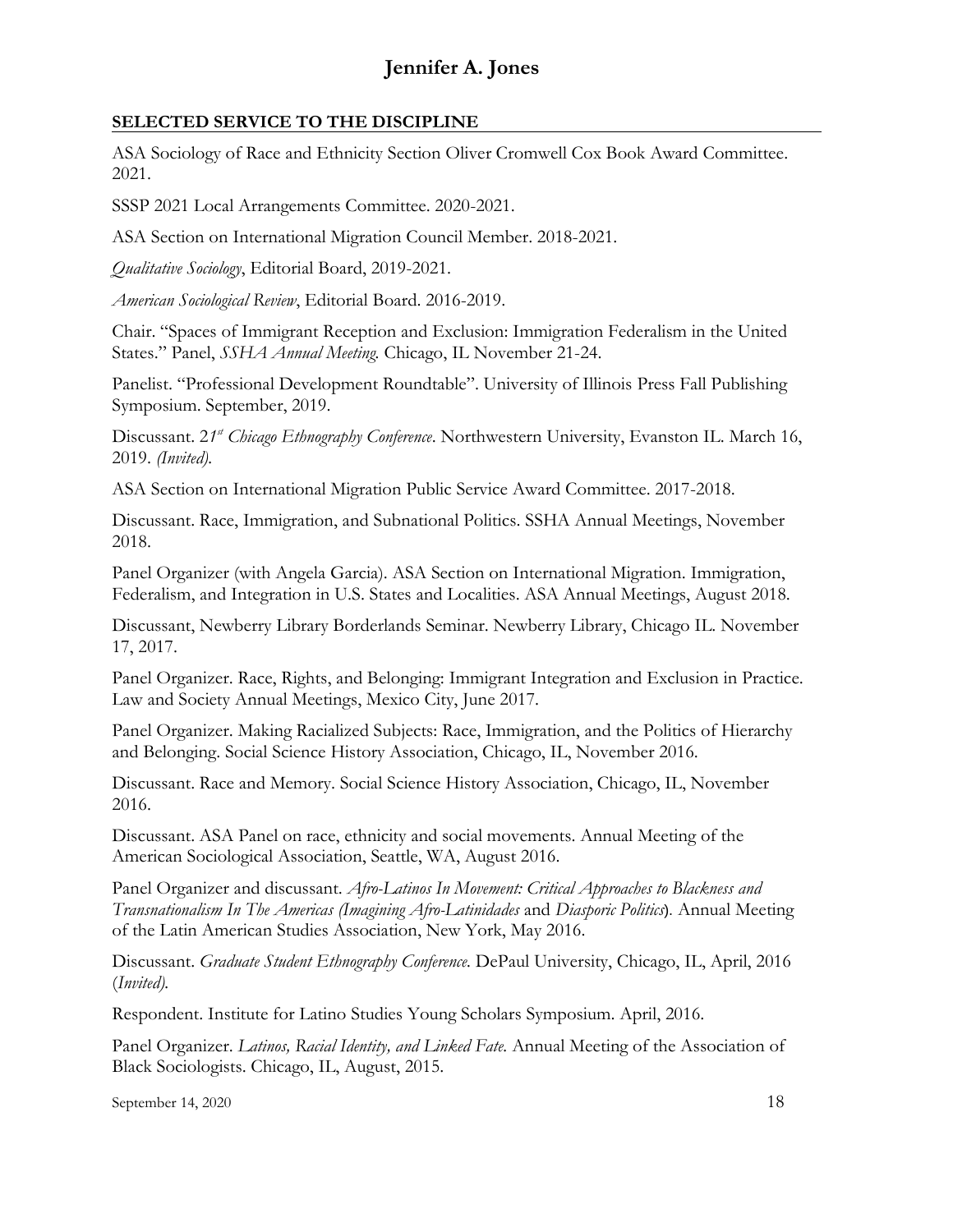Presider. Section on Racial and Ethnic Minorities / Rethinking Race and Nation: Transnational and Comparative Approaches. Annual Meeting of the American Sociological Association. Chicago, IL, August, 2015.

Presider. Section on Latino Sociology Mentoring Workshop. Chicago, IL, August, 2015.

Presider and Discussant. Inter-University Program for Latino Research Fifth Biennial Siglo XXI Conference. *Negotiating Afro-Latinidades.* Notre Dame, IN, April, 2015.

Respondent. Institute for Latino Studies Young Scholars Symposium. April, 2015.

Discussant. *Beyond Black and White: Latino and Asian Identities.* Annual Meeting of the Social Science History Association, Toronto, ON, Canada, November 6-9, 2014.

Discussant. *Becoming Black Political Subjects: Movements, Global Alignments and Black Rights in Colombia Brazil.* Tianna Paschel Book Workshop, University of Chicago, 2014.

Inter-University Program for Latino Research Afro-Latino Working Group Coordinator. 2014- 2017.

ASA Section on Racial and Ethnic Minorities Committee for the Oliver Cromwell Cox Article Award, 2013-2014.

Society for the Study of Social Problems Division on Racial and Ethnic Minorities 2014 Eduardo Bonilla-Silva Book Award Committee.

Discussant. *Chicago Ethnography Conference.* Northwestern University, Evanston IL. March 15, 2014 (*Invited).*

Discussant. *Bodies, Leisure, and the Media: Redefining Racial, Ethnic, and National Communities* Paper Session. Annual Meeting of the Social Science Historical Association, Chicago, IL, November 21-24, 2013.

Panel Organizer. Constructing Blackness Across the Americas Panel. Latin American Studies Association (LASA) Annual Meeting, San Francisco, CA, May 2012.

Reviewer: *American Sociological Review, American Journal of Sociology, Contexts, DuBois Review, Emerging Adulthood, Ethnic and Racial Studies, Ethnicities, Identities, Latino Studies*, *Law and Society Review, National Science Foundation, Qualitative Sociology*, *Rural Sociology, Social Currents*, *Social Forces, Social Problems*, *Sociology of Race and Ethnicity, Sociological Quarterly*, *Studies in American Political Development,*  The Russell Sage Foundation, The Russell Sage Foundation Press, NYU Press, Oxford University Press, Sage Press, *and* W.W. Norton Press.

#### **PROFESSIONAL AFFILIATIONS**

September 14, 2020  $19$ American Political Science Association American Sociological Association Section Memberships: International Migration; Latino Studies; Political Sociology; Racial & Ethnic Minorities; Race, Class and Gender American Studies Association Association of Black Sociologists Latin American Studies Association Section Memberships: Ethnicity, Race and Indigenous Peoples; Latino Studies